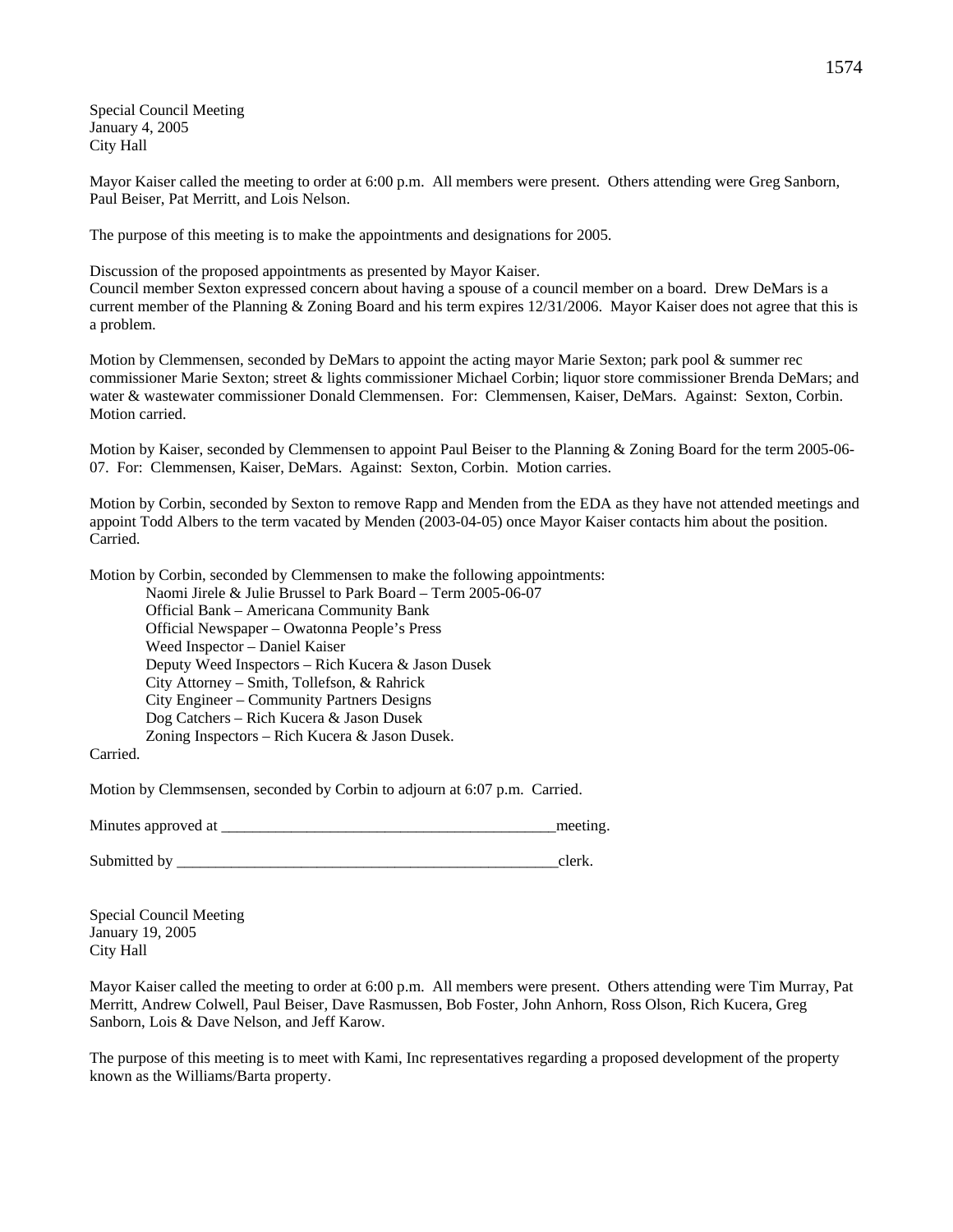The concept plan was outlined by Dave Rasmussen, 117 townhomes, 55 single family units, and commercial retail area with possible hotel in future. The development is approximately 50 acres. Kami, Inc has an option to purchase this property pending the approval of the city.

Mayor Kaiser stated that he is in favor of the concept plan as presented by Dave Rasmussen. Sexton is in favor of the plan as well and likes the green space included. Corbin is in 100% favor of the plan presented. Clemmensen is in favor of the plan. DeMars is in favor of the plan but would like to see more commercial development along with it. DeMars also stated a concern about the school being able to handle the additional students to go along with the residential area. Over all, the consensus of the Council is to support the general concept of the project.

Discussion of the southern portion of the property. This area is not under contract with Kami at this time. Other items the council needs to consider for this project: The leg off the round-a-bout to the west. This road needs to be developed. Public safety for the entire area. Green space maintenance. Eliminate the islands in the middle of the cul-desacs. Municipal liquor store possibilities; Kaiser opposed, Corbin either way, Sexton in favor, DeMars mixed feelings about a city owned bar/restaurant or off sale.

Mayor Kaiser asked about the phasing of the project. Dave Rasmussen stated that he sees phasing over a period of 4 to 5 years to absorb all the development.

The next step is working on the financial package, the impact of this development on the water treatment facility and the water supply. The extension of the road (leg to the west off the round-a-bout) is part of this development.

Bob Foster stated that the park land would be deeded to the City. Sexton questioned whether there could be a park fee added onto the sale price of the lots that would go towards the maintenance of the green space-park area.

Motion by Corbin, seconded by Sexton to adjourn at 6:50 p.m. Carried.

| Minutes approved at |  |  |
|---------------------|--|--|
|---------------------|--|--|

Submitted by  $\Box$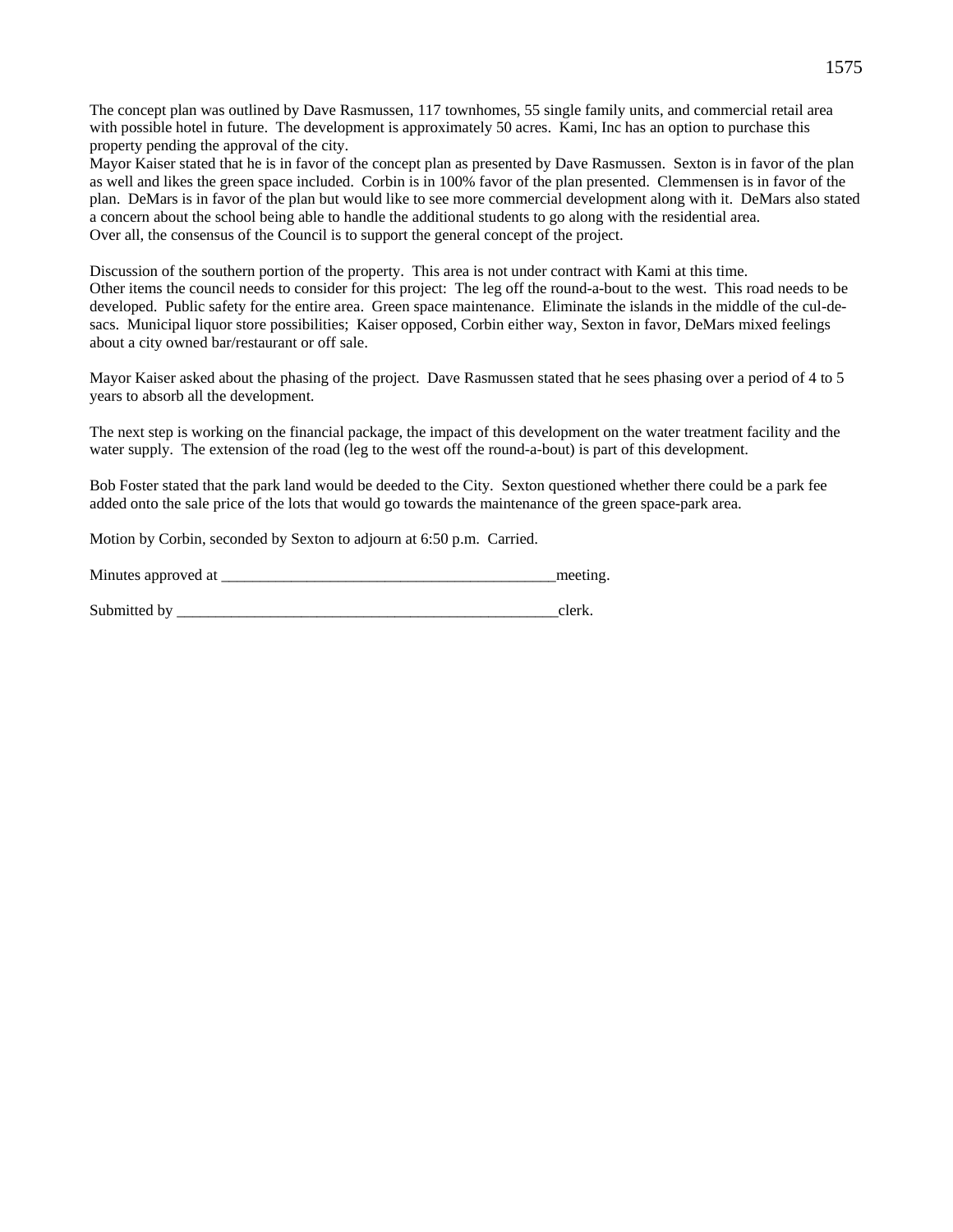Regular Council Meeting January 24, 2005 City Hall

Mayor Kaiser called the meeting to order at 7:00 p.m. All members were present. Others attending were Pat Merritt, Andy Colwell, Amber Kniefel, Rich Kucera, Paul Beiser, Jerry Paschke, Bruce Bullert, Dalare DeLaney, Debbie Broad, Lynn Meier, and Lois Nelson.

Motion by Corbin, seconded by DeMars to accept the agenda as amended. Carried. Motion by Clemmensen, seconded by Sexton to accept the minutes as amended. Carried. Motion by Corbin, seconded by DeMars to pay the cit and liquor store bills for January. Carried. Motion by Corbin, seconded by Sexton to approve the check register for December 2004 as presented. Carried.

Medford Civic Club. The civic club is requesting the approval of a gambling permit to hold bingo and a raffle in conjunction with Straight River Days this year.

Motion by Corbin, seconded by DeMars to approve this with no waiting period. Carried.

Discussion of the Friday night dance for Straight River Days. The Civic Club would like the municipal liquor store to not hold this dance this year. Instead the civic club would host a dance in Straight River Park.

Motion by DeMars, seconded by Clemmensen to grant the request to not hold a street dance at the Municipal Liquor Store on Friday evening of Straight River Days this year. Carried.

The Civic Club questioned the city sponsoring Straight River Days this year for liability insurance coverage for the event. Mayor Kaiser said that this request was denied last year, but if the Civic Club would like to research this and make a formal request to the council, it would be considered at that time.

The Civic Club would like to fence off the park area for Straight River Days this year. It was suggested that they prepare a plan for the fencing and contact the park board to submit this request prior to the next council meeting.

Planning & Zoning report. Planning & Zoning will be working on updating the comprehensive plan.

## Engineers report.

The next meeting with the MN Dept of Health to review water treatment options will be February 28, 2005, at 4:30 p.m. The committee consists of Clemmensen, Bruce Bullert, Rich Kucera, Jason Dusek, and Karla Peterson from Dept of Health.

Mention of the well servicing the west side of the interstate. This well is not treated. Bruce Bullert stated that once the well provides water for 10 residences then it must be treated.

### Attorney report.

The attorney did not find anything recorded for an easement for the storm water line that goes between Olympic Fire and the Hagen Property. However, the sanitary sewer easement in the vacated alley of that block was maintained but is vague in its description.

### Water/Sewer report.

Discussion of water billing for buildings under construction.

Motion by Corbin, seconded by Sexton to set a fee of \$75.00 for water usage during construction of all buildings. This fee will be collected at the same time as the hookup fees. This fee is effective January 24, 2005. Carried.

Motion by Clemmensen, seconded by Corbin to adopt a resolution adjusting the water and sewer rates for 2005. Carried. Motion by Corbin, seconded by Sexton to adopt a resolution adjusting the water and sewer hookup fees for 2005. Carried. Motion by DeMars, seconded by Clemmensen to authorize the purchase and installation of low temperature thermostats to work in conjunction with the alarm system between the booster station, water towers, and wells. Carried.

### Park report.

Motion by Sexton, seconded by Corbin to increase the park fees as recommended by the Park Board. Carried.

### Liquor store report.

The pull-tabs are going much better now. The inventory is not in the computer system yet, but it is being worked on. Motion by Sexton, seconded by Corbin to accept the resignation of Brenda McGivney as full time bartender. Carried. Discussion of this open full time position. The consensus of the council is to leave this position open until next month and then review it.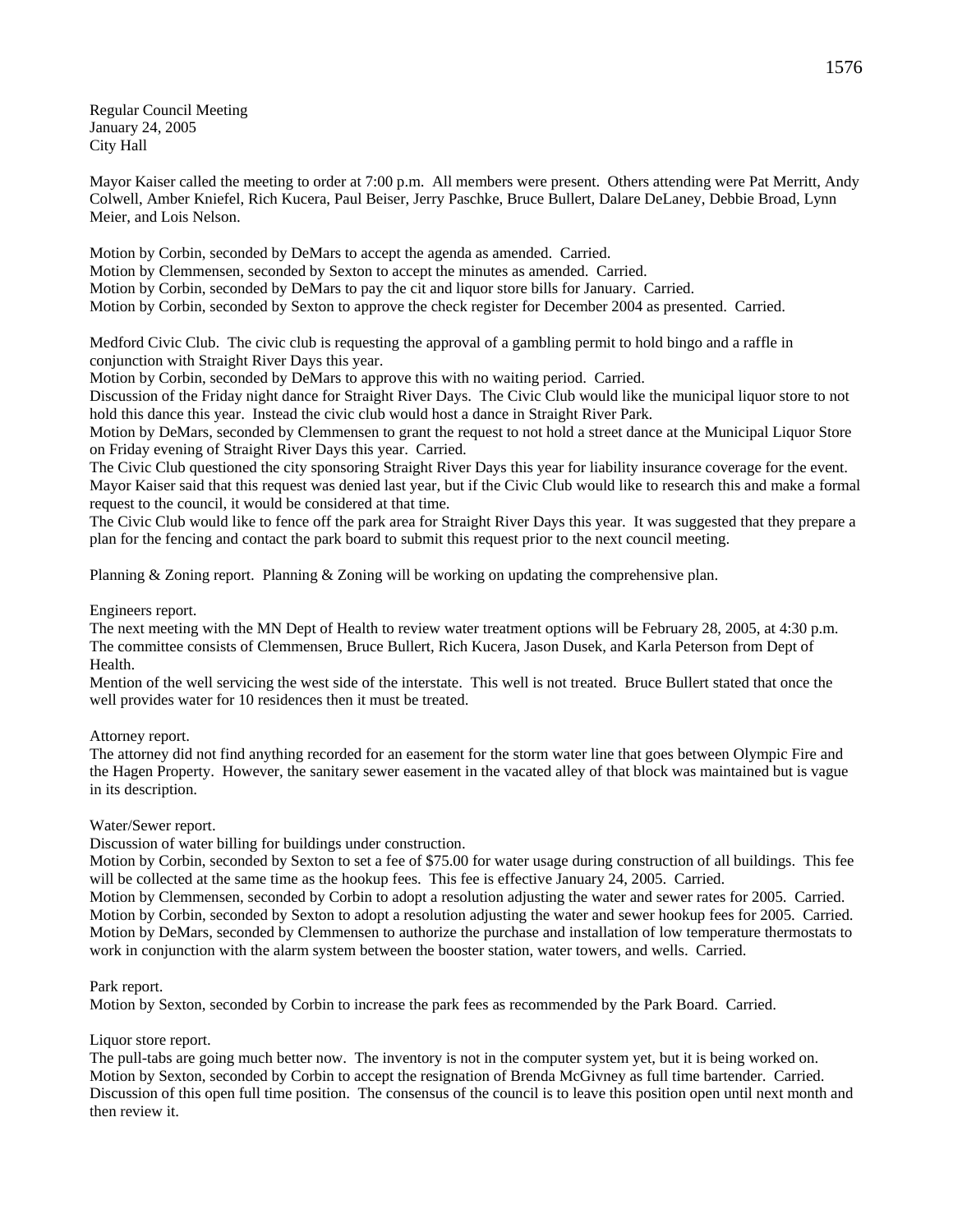EDA report.

Motion by Corbin, seconded by DeMars to approve a loan to Full Service Station for the balloon payment due in the amount of \$7,689.82. The loan would be for 2 years at 2%. Carried.

Motion by Corbin, seconded by Sexton to approve the Medford Fire Department Annual Report in the amount of \$8,024.00. Carried.

Motion by Clemmensen, seconded by Corbin to purchase 32 new flags for the light poles at a cost not to exceed \$800.00. Carried.

Motion by Sexton, seconded by DeMars to approve the gambling permit with no waiting period to the Medford Deerfield KC Lodge. Carried.

Motion by Sexton, seconded by DeMars to approve a 3.2 Beer Permit and a Dance Permit pending the receipt of the completed application and the payment of the fees for the Medford Deerfield KC Lodge. Carried.

Andy Colwell questioned the zoning of the Williams/Barta property. This property is not within the city limits therefore the city does not control the zoning at this time. Upon annexation the city will designate the zoning. The city council has only expressed approval of the concept plan as presented by the developer.

Motion by Corbin, seconded by Clemmensen to adjourn at 8:12 p.m. Carried.

| Minutes approved at |  |  |
|---------------------|--|--|
|---------------------|--|--|

Submitted by \_\_\_\_\_\_\_\_\_\_\_\_\_\_\_\_\_\_\_\_\_\_\_\_\_\_\_\_\_\_\_\_\_\_\_\_\_\_\_\_\_\_\_\_\_\_\_\_\_clerk.

Special Council Meeting February 11, 2006 City Hall

Mayor Kaiser called the meeting to order at 8:30 a.m. Council members Corbin and Clemmensen were absent. Others attending were Gary Bruggeman, Steve Jaster, Rich Kucera, Jason Dusek, Lorice Wilkie, and John Hammer.

The purpose of this meeting is for Gary Bruggeman, Steele County Engineer, present a proposed project of County Road 12/23 by the outlet center.

Gary Bruggeman presented the plan. Gary started out by explaining where the funds for road improvements come from, a part of the gas tax, some federal funding, and some Steele County levy. This project is from where the new pavement from the round-a-bout project to where County Road 12 turns west. The project consists of some reconstruction, raised medians, and turn lane. The project is anticipated to take about a month to complete. There will be some restriction of traffic but Gary is planning on working with the contractor and John Hammer for minimum impact on the outlet center. The project will be started some time in late April to middle of May with the paving probably being done in June.

Motion by Sexton, seconded by DeMars to adopt a resolution approving the project as presented. Carried.

Motion by Sexton, seconded by DeMars to adjourn at 8:50 p.m. Carried.

| Minutes approved at |  |
|---------------------|--|
|                     |  |

Submitted by  $\qquad \qquad$  clerk.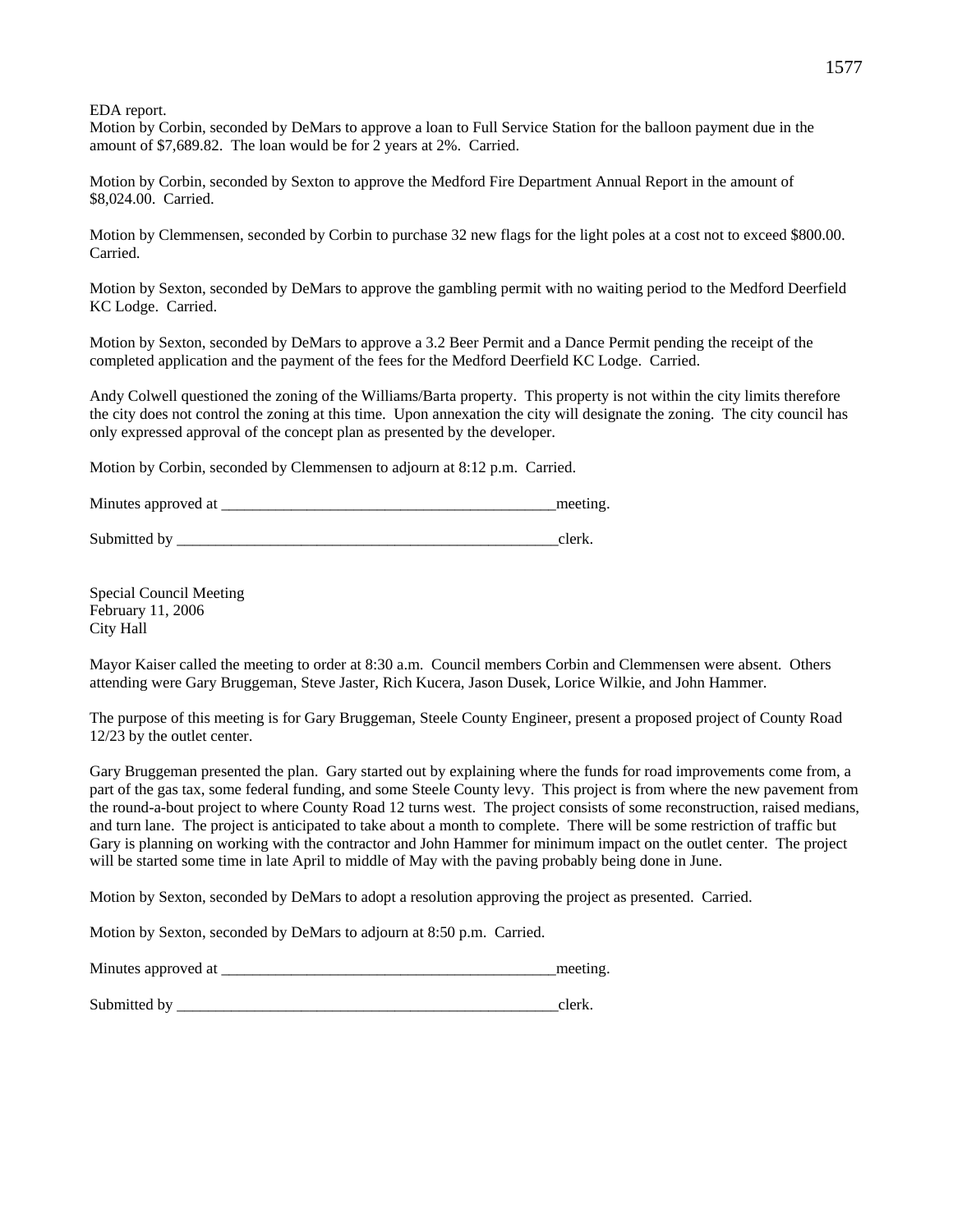Regular Council Meeting February 28, 2005 City Hall

Mayor Kaiser called the meeting to order at 7:00 p.m. All members were present. Others attending were Amber Kniefel, Paul Beiser, Jace Sanders, Patrick Kasper, Chris Keller, Ross Balzer, Pat Merritt, Lynn Meier, Dalare DeLaney, Bruce Bullert, Ron Kubinski, Rich Kucera, Gail Heim, Mark Rahrick, and Mr. & Mrs. Kurt Degner.

Motion by Clemmensen, seconded by Corbin to accept the agenda as amended. Carried. Motion by Clemmensen, seconded by DeMars to accept the minutes as presented. Carried. Motion by Clemmensen, seconded by Sexton to pay the city and liquor store bills for February. Carried. Motion by Sexton, seconded by Corbin to approve the check register for January as presented. Carried.

Gail Heim presented from the KC Lodge a request for a charitable gambling permit for a raffle to be held in October 2005 but selling the tickets starting in April.

Motion by Sexton, seconded by DeMars to approve the charitable gambling permit without the 30 day waiting period. Carried.

Medford Civic Club – request for strong beer permit for Straight River Days 2005. Discussion of this request. Motion by Clemmensen, seconded by Kaiser to grant a strong beer license to the Medford Civic Club for June 23,24, 25, & 6 for Straight River Days Celebration with the proof of liquor liability insurance and completed application form for same. Carried.

Zoning & Planning report. Discussion of the comprehensive plan. Motion by Corbin, seconded by Sexton to authorize the city engineer to update the comprehensive plan. Carried.

Engineer report.

The water committee met today and continues to look at water treatment options. The next meeting is April 25, at 4:30 p.m.

Motion by Corbin, seconded by DeMars to authorize the city engineer to do a feasibility study for development south of Medford along County Road 45. Carried.

Representatives from the Girl Scout Council of River Trails met with Mayor Kaiser and Bruce Bullert and were given the information along with cost estimates for annexation of the camp. They are reviewing the information and will contact the City for the next step.

Attorney report.

The survey of the sanitary sewer line in the vacated alley of Block 37, Johnson & Co. Addition to the City of Medford has not been completed yet.

Water/Wastewater report.

The water tower at the Outlet Center had a major problem and the repairs needed to be completed immediately. The cost for the repairs was \$9,490.00.

Motion by Clemmensen, seconded by Corbin to sent both city maintenance employees to wastewater land application school at \$270 each and a water school at \$125 each. Carried.

Motion by Sexton, seconded by Corbin to purchase an updated CPO manual for \$59.95 plus shipping. Carried.

Streets report.

There are a few seep basins around the City that have problems. Corbin and the maintenance department will look at these in the spring. The request from Mr. Kurt Degner to address the storm water at his property will be looked at at the same time.

Park report.

Sexton gave an update of the Eagle Scout project at the Frank Woodfill Wildlife Refuge by Lance Waterstraat. Sexton will investigate the cost for central air at the Chalet.

Liquor Store report.

Discussion of the full time bartender position that is currently vacant. Motion by DeMars, seconded by Corbin to not fill the full time bartender position at this time. Carried.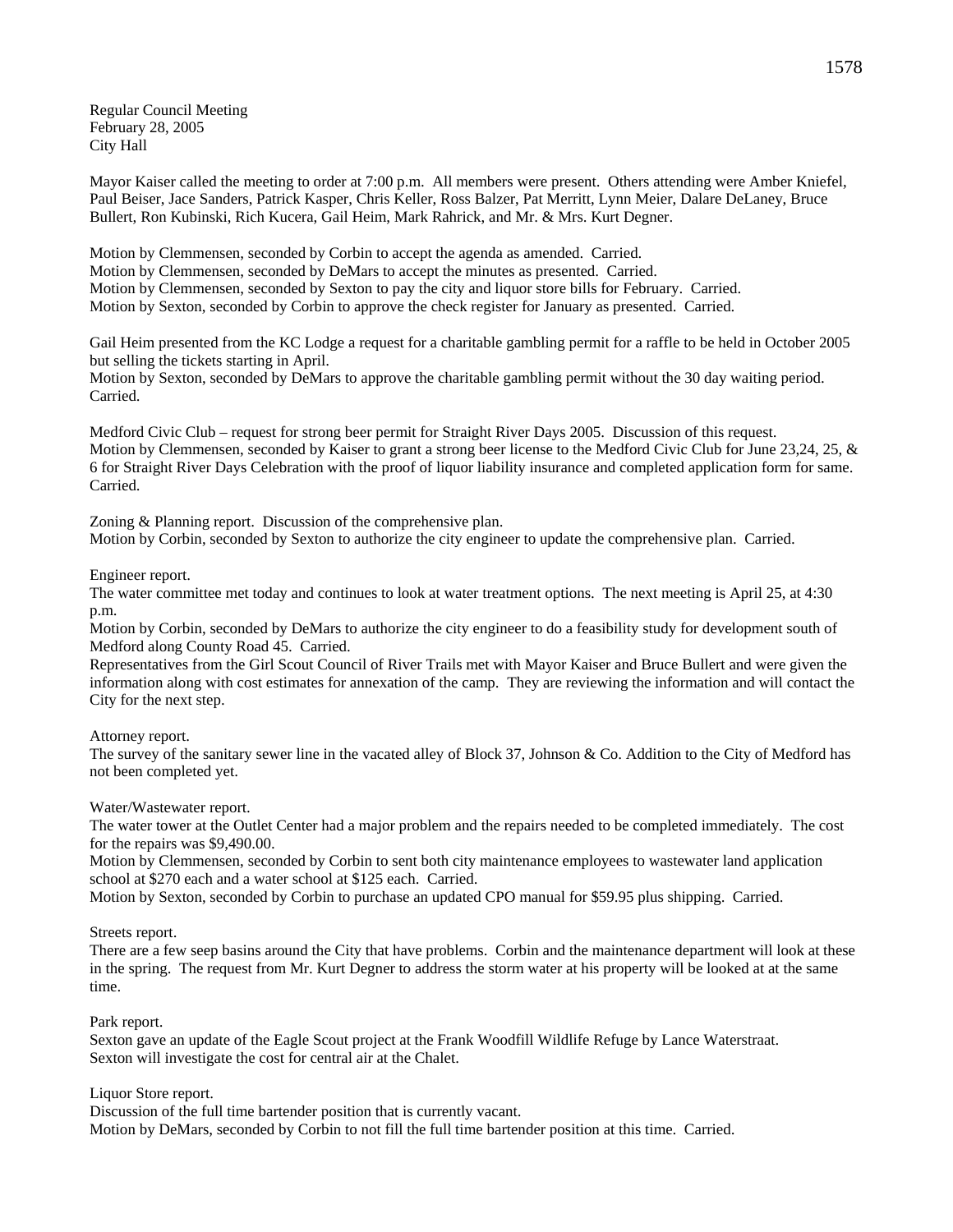DeMars will work with the Manager at the liquor store to develop a draft of a ¾ time position at the liquor store that may have partial benefits.

There continue to be issues with shortages in the cash at the liquor store. DeMars is working with Becky to take care of this.

There is discussion of whether the liquor store staying open on Sundays other than for the football season. DeMars will keep the council updated about this possibility.

Motion by Clemmensen, seconded by Sexton to send Sanborn to the MCFOA Conference in St. Cloud, and to send Sanborn and Kniefel to the Banyon workshop in May. Carried.

Motion by Corbin, seconded by DeMars to adjust the water bill account as recommended by Kniefel in the amount of \$138.89 for over charges due to incorrect meter readings. Carried.

Motion by Sexton, seconded by DeMars to continue the MII Life flex spending plan for the plan year May 1, 2005 to April 30, 2006. Carried.

Steele County Mitigation Plan proposed resolution. Motion by Sexton, seconded by Corbin to table the resolution until the next meeting. Carried.

A special meeting will be held on March 22, 2005 at 6:00 p.m. The preliminary agenda will be Development Strategies and liquor store  $\frac{3}{4}$  time position.

Motion by Clemmensen, seconded by Corbin to adjourn at 8:32 p.m. Carried.

Minutes approved at \_\_\_\_\_\_\_\_\_\_\_\_\_\_\_\_\_\_\_\_\_\_\_\_\_\_\_\_\_\_\_\_\_\_\_\_\_\_\_\_\_\_\_meeting.

Submitted by  $\qquad \qquad$  clerk.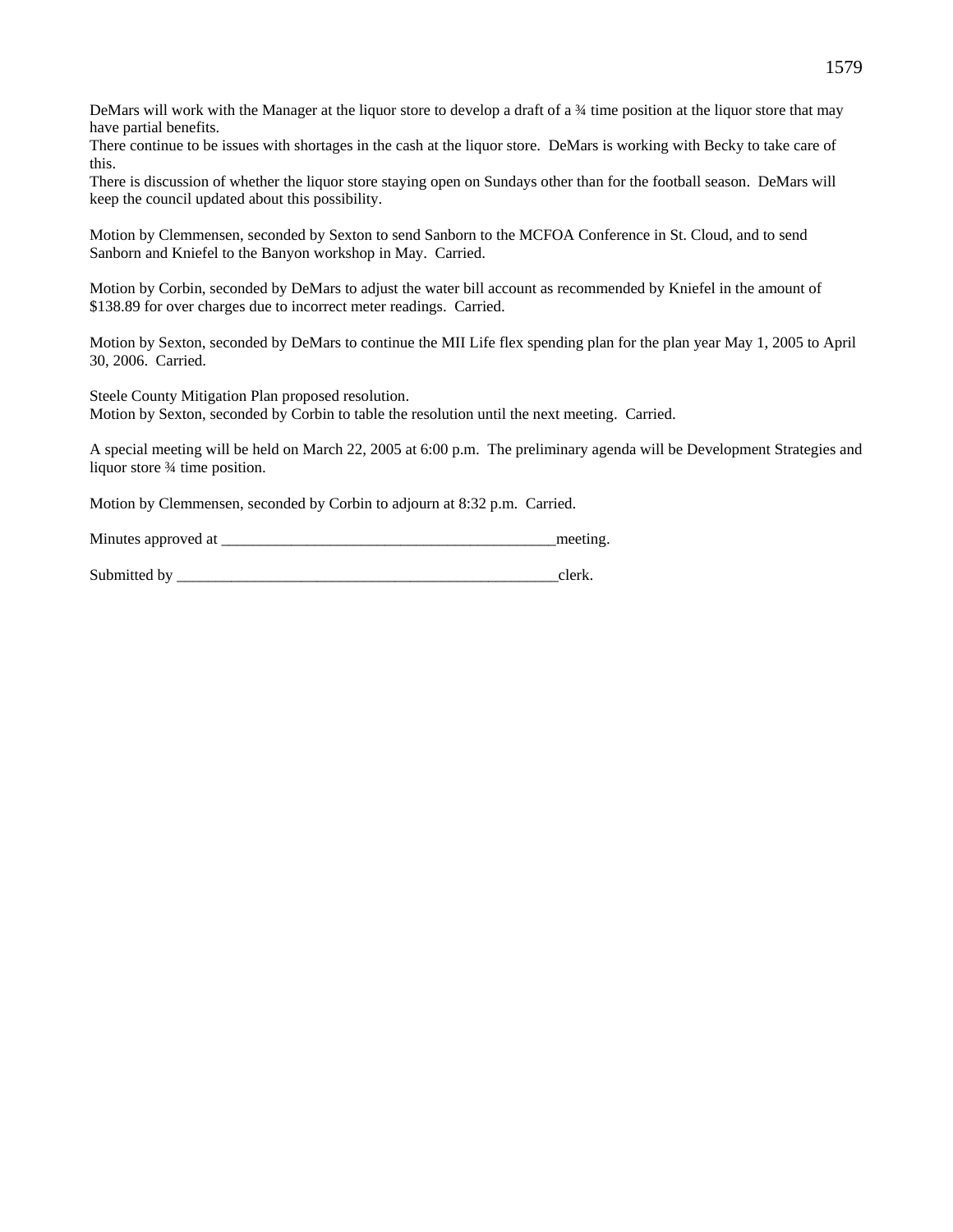Special Council Meeting March 22, 2005 City Hall

Mayor Kaiser called the meeting to order at 6:00 p.m. All members were present. Others attending were Greg Sanborn, Diane Barta, Lois Nelson, Ross Olson, Dave Maroney, Mike Johnson, Dave Rasmussen, Andy Colwell, Becky Walderon, Bruce Bullert, Paul Beiser, and a reporter from Owatonna's Peoples Press.

The agenda for this special meeting is:

- 1) Steele County Mitigation Plan
- 2) ¾ Time Employee Position
- 3) Development Strategies

1) Mike Johnson explained the Mitigation Plan process. Resolution to adopt the all hazard Mitigation Plan. Motion by Corbin, seconded by DeMars. Motion Carried.

2) ¾ Time Employees. Recommendation from DeMars and Walderon was not to create this position at this time. Motion by DeMars, seconded by Clemmensen to increase Ann Kirkhus's wages by \$1.00 per hour effective March 11, 2005. Motion Carried.

3) Development Strategies. Municipal Liquor Store as part of Williams/Barta Development. Discussion of this idea was to have both on sale/off sale or have it be a privately owned business bar/grill type. Consensus was to continue to investigate options.

Utilities extension to property. Need to review feasibility study dated March 24, 2004. Total cost today would be \$1,150,000 to \$1,200,000. Discussion of who would pay for these costs.

Utilities, water/sewer, within the development. Discussion of who would pay these costs. Discussion about hook-up trunk fees used for trunk improvements to sanitary sewer and water system.

Park proposal in the development.

Wetlands discussion. Who should own the wetlands.

Streets. Costs to be covered by developer. Discussion about streets curb and gutter. Consensus of the Council is to develop the extension of the round-a-bout immediately. Council consensus about the township road on back side is to take over the road.

Discussion was opened to public for comments, concerns, or questions.

Council took a short break.

Direction from here. Dave Maroney and Bruce Bullert will take information from the discussion to draft a development agreement for Council consideration.

Next Special Meeting Date set for Wednesday, April 6, 2005 at 6:00 p.m.

Motion by Corbin, seconded by Clemmensen to adjourn the meeting at 7:55 p.m. Motion Carried.

| Minutes approved at |  |  |
|---------------------|--|--|
|---------------------|--|--|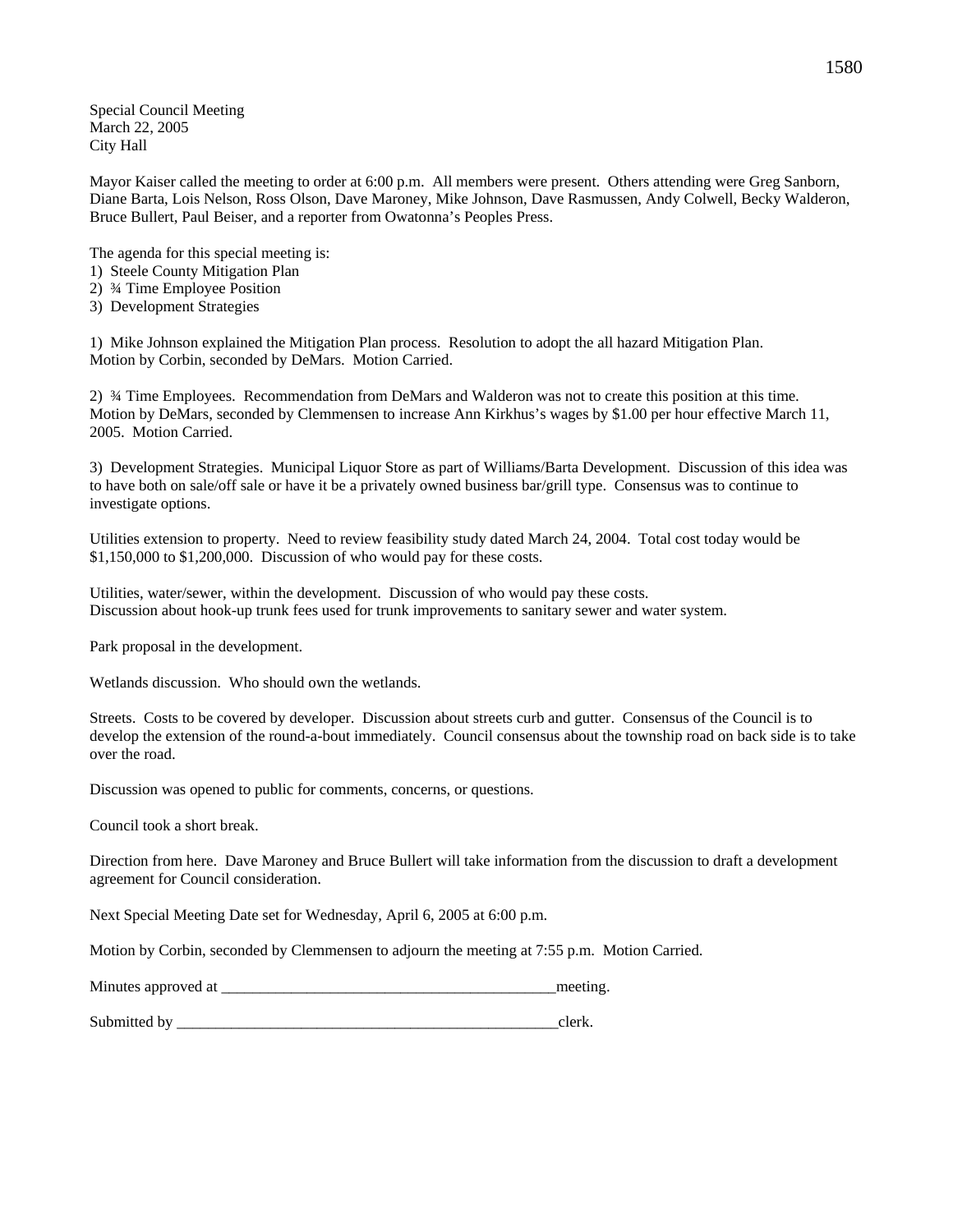Regular Council Meeting March 28, 2005 City Hall

Mayor Kaiser called the meeting to order at 7:00 p.m. All members were present. Others attending were Amber Kniefel, Paul Beiser, Pat Merritt, Dalare DeLaney, Bruce Bullert, Ron Kubinski, Rich Kucera, Mark Rahrick, Shannon Jones, Velessa Proehl, and Gene Luedtke

Motion by Corbin, seconded by DeMars to accept the agenda as amended. Carried. Motion by Clemmensen, seconded by Sexton to accept the minutes as amended. Carried. Motion by Clemmensen, seconded by Corbin to pay the city and liquor store bills for March. Carried. Motion by Corbin, seconded by DeMars to approve the check register for February as presented. Sexton asked for clarification on the listed truck repairs. Carried.

Rich Kucera discussed the old fire truck in the parking lot of City Hall. He was questioning the removal of the truck. The council asked for a written request from the fire department to sell the truck.

Shannon Jones wants to get moving on building his house. He needs a building permit. Sexton asked if the house would fit without variances. Shannon's answer was yes the site plan is in compliance. The lot has been resurveyed with the vacation of cul-de-sac. Jones will remove the curb and replace it with the landscaping. Water hook-up is in the front, sewer is in the back. He also needs to apply for zoning permits.

Medford Civic Club

Motion by Sexton, seconded by Corbin to grant the food and dance permit to the Medford Civic Club. Carried.

Zoning & Planning report. Discussion of the Darmel Property at 408 E Central Avenue ( the old school bus building). The Hagen's want to run a Day Care out of the building. The City Clerk will draft a letter and Kaiser will sign the letter stating the property is zoned industrial and the Day Care is a permitted use there.

The Hagen's sign request. Merritt read Ordinance 184 Section 5 B #7. The request does not comply with the ordinance. The City needs to draft a letter notifying the Hagen's that they need to request a variance for the sign.

Engineer report.

Water Treatment Options will be discussed more on the April  $25<sup>th</sup>$  meeting.

County Road 45 Feasibility Study Options

1) Service just the south of the Girl Scout property. Small lift station, pump back to  $5<sup>th</sup>$  Street and extend the water. Running the railroad track or the county road to the intersection. \$350,000 to \$400,000 estimated cost.

2) Expand the area to Clinton Falls. The trunk from the school east property and the trunk from the Outlet Center west property and pump back to  $5<sup>th</sup>$ . Trunk extension across the river.

3) Lift station east side of freeway for Outlet Center can service the area between the river and the freeway.

4) Move the existing lift station from the Outlet Center spot to a lower area and service more area.

5) Gravity service from Outlet Center across freeway.

Attorney report.

Utility easement between Olympic Fire and Hagen's. A letter was sent to Olympic Fire. Waiting for survey from John Hosfield.

Water/Wastewater report.

Kucera requested to purchase a Hydrant Diffuser to be used in the maintenance department. Kaiser and Corbin felt it was not necessary at this time.

# Streets report.

Kurt Degner issue with the water in the front yard. The yard has a small ditch in the front where the water collects. Curb and gutter and storm sewer would be needed to remedy the problem. The council consensus was that this is not economically feasible at this time.

City will draft a letter to Dean Brandvold,  $5<sup>th</sup>$  Avenue NE, citing ordinance 161 requiring him to cut down a rotten tree.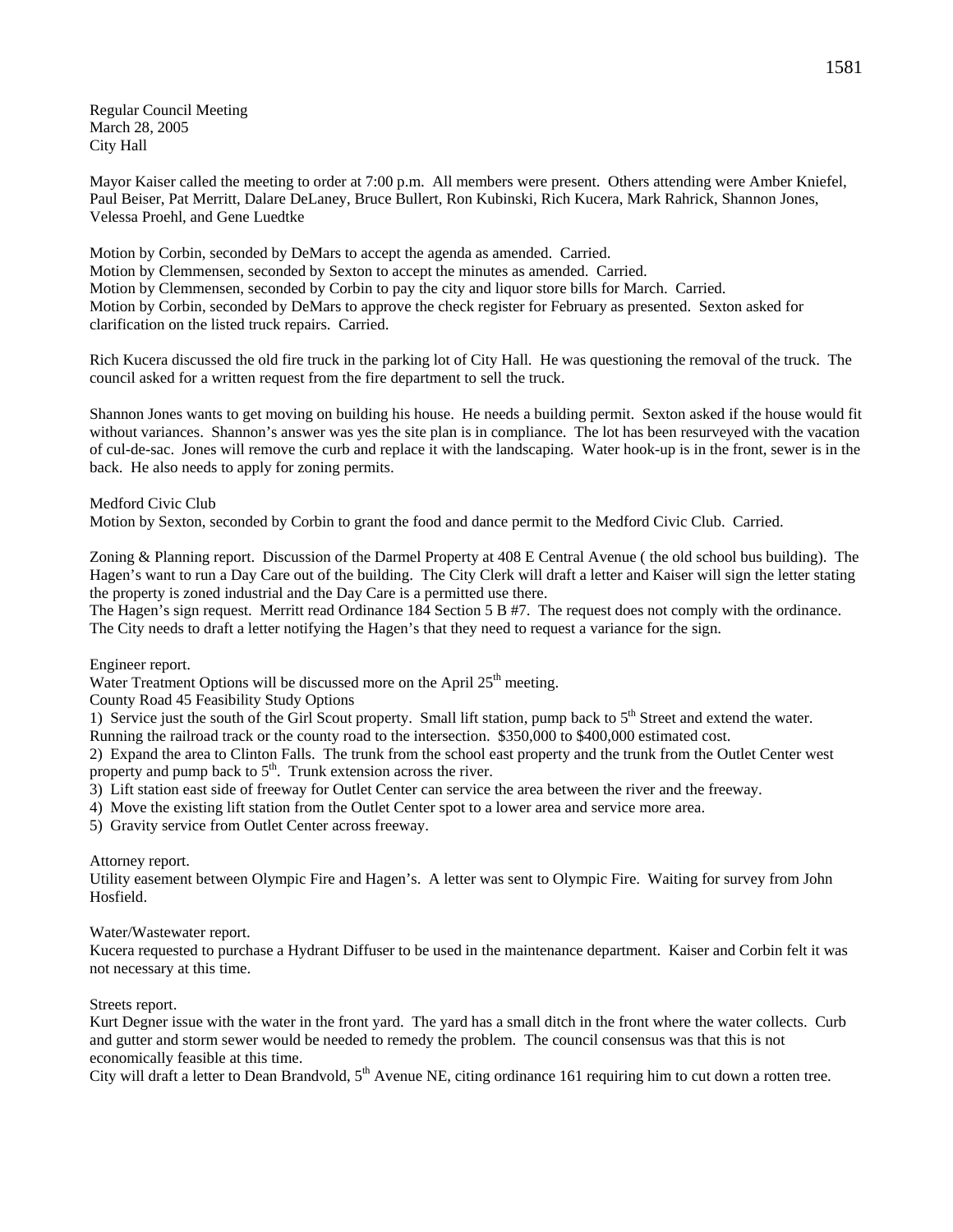Park report.

Motion by Sexton, seconded by Clemmensen to allow the Civic Club to put up fencing as proposed by the Park Board with the agreement that any damage done to the sod will be repaired. Carried.

Motion by Sexton, to allow a park maintenance fee, \$20 per softball team, \$10 per volleyball team, to be added to team registration applications. Motion fails with lack of second.

Motion by Corbin, seconded by Clemmensen not to grant the request of the Park Board for the park maintenance fee. Against Sexton. Carried.

Motion by Sexton, seconded by Corbin to accept the pool fees as recommended by the park board. Carried.

Motion by Sexton, seconded by DeMars to accept the WSI and lifeguard wages as recommended by the park board. Carried.

Motion by Sexton, seconded by Corbin to accept the increase in pay for the shack attendant as recommended by the park board. Carried.

City cannot have part time salary paid employees.

Motion by Sexton, seconded by Corbin to accept the revised hours of the pool as recommended by the park board. Carried. Discussion about Lance Waterstrat's project.

Liquor Store report.

Becky Walderon is requesting to hire a cleaning person for the Muni. Lisa Thorson at \$15 per hour was an idea. Consensus of the council was that more investigation was needed.

EDA

The EDA discussed the resolution at the last EDA meeting. Consensus within the EDA was that they were not in favor of the resolution. The EDA was created as an independent agency, not an advisory committee or board. Corbin stated that if the resolution was passed, the EDA should be dissolved. Kaiser stated the EDA was formed with the intent of the same form as the Park Board and Zoning Board. Adopting the resolution does not mean to dissolve the EDA. Powers should stay with the council. A lengthy discussion followed. Sexton stated the EDA should be a separate entity responsive to the people. She was also concerned with confidentiality issues.

Motion by Sexton, seconded by DeMars to table the action on the resolution until next meeting.

Motion by Corbin, seconded by Sexton to appoint Bud Sanders to the Park Board and Gene Luedtke to the EDA. Carried.

Motion by Corbin, seconded by DeMars to let Karen Sanborn attend the Pay Equity Seminar. Carried.

Mike Corbin will go to the Board of Appeal and Equalization training meeting on May  $4<sup>th</sup>$ .

Special meeting April  $6<sup>th</sup>$  at 6:00 p.m.

Motion by Corbin, seconded by DeMars to adjourn at 9:00 p.m. Carried.

Minutes approved at <u>the contract of the contract of the contract of the contract of the contract of the contract of the contract of the contract of the contract of the contract of the contract of the contract of the contr</u>

Submitted by \_\_\_\_\_\_\_\_\_\_\_\_\_\_\_\_\_\_\_\_\_\_\_\_\_\_\_\_\_\_\_\_\_\_\_\_\_\_\_\_\_\_\_\_\_\_\_\_\_clerk.

Special Council Meeting April 6, 2005 City Hall

Mayor Kaiser called the meeting to order at 6:00 p.m. All members were present. Others attending were Mike & Marie Sjulstad, Mike & Ona Grossman, Paul Beiser, Greg Sanborn, Andy Colwell, Dave Rasmussen, Bruce Bullert, Dave Maroney, and Lois Nelson.

The purpose of this meeting is to further discuss the Williams/Barta Development.

Dave Maroney presented a written summary of the discussion held at the special meeting on March 22, 2005. The council went over the points as written in the summary. The consensus of the council is that the summary was accurate as to the points made for the development.

The next step for this development would be to sit down with the developer to negotiate a developers agreement that incorporates the points already discussed.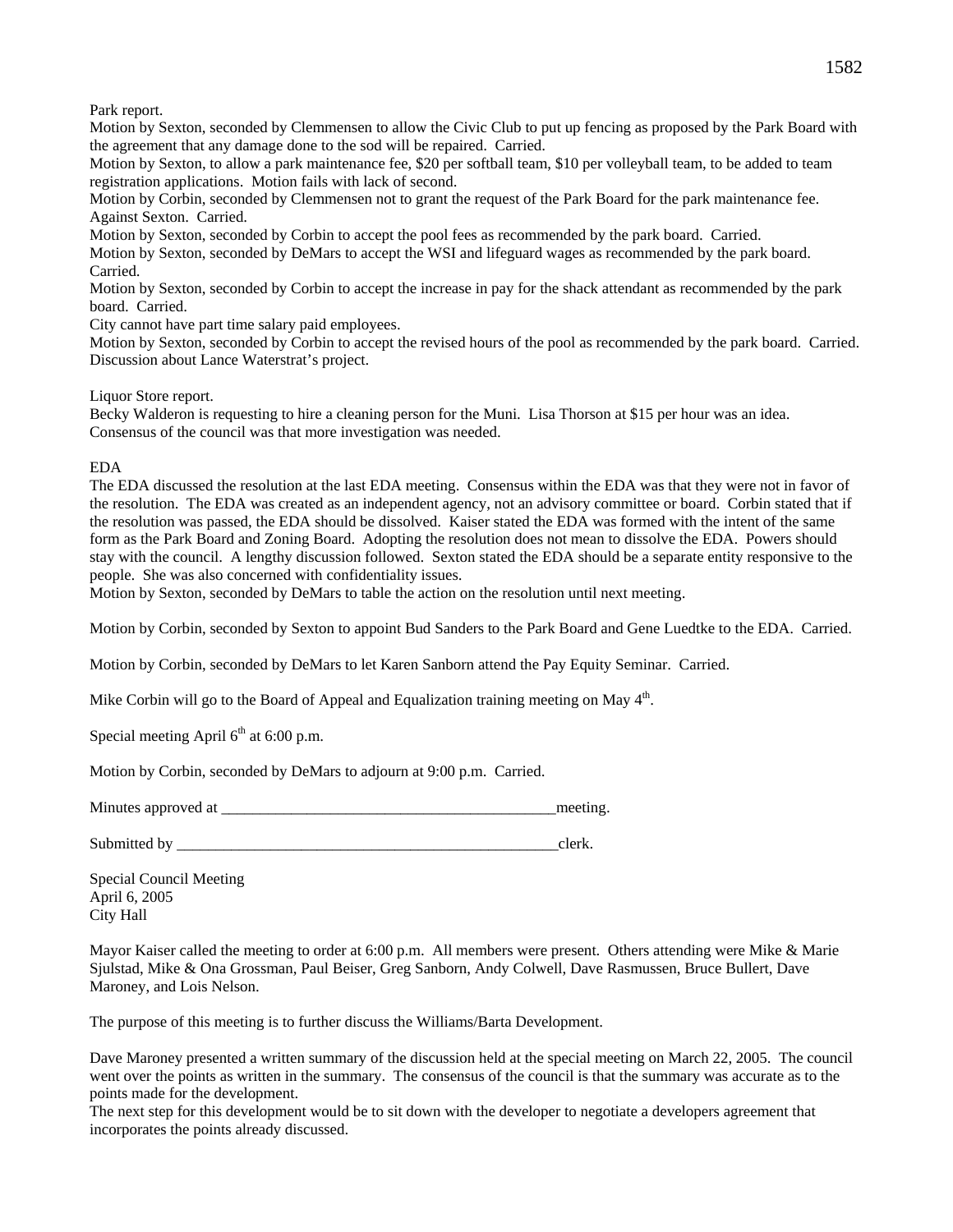The liquor store option will be discussed further. Dave Maroney is researching this possibility.

Bruce Bullert and Dave Maroney will complete a draft of a developer's agreement from the discussions so far. The draft will be completed for the packets going out prior to the next regular meeting.

The Regular Council Meeting on April 25, 2005, will start at 6:00 p.m. to review the draft with the developer.

Mayor Kaiser and Dave Rasmussen will meet between now and the regular meeting with the County to discuss roads

Mike Grossman expressed his concerns about this development and the wastewater treatment facility capacity to handle it and also about the well and water issues facing the city. Mayor Kaiser explained that the water issue has to be addressed regardless of this or any development or if there were no development in the city, and that there is currently a plan to upgrade the wastewater treatment facility already in place just waiting on a financing plan.

Mike Sjulstad questioned the capacity of the round-a-bout to handle commercial development or more the truck traffic that would be generated from commercial development. Mayor Kaiser and Council Member Corbin both addressed this stating that the round-a-bout is a challenge for commercial trucks and that is why the commercial development is somewhat limited.

The next meeting will be the Regular Meeting on April 25, at 6:00 p.m. Motion by Corbin, seconded by Clemmensen to adjourn at 6:47 p.m. Carried.

| Minutes approved at | meeting |
|---------------------|---------|
|                     |         |

Submitted by \_\_\_\_\_\_\_\_\_\_\_\_\_\_\_\_\_\_\_\_\_\_\_\_\_\_\_\_\_\_\_\_\_\_\_\_\_\_\_\_\_\_\_\_\_\_\_\_\_clerk.

Board of Appeal & Equalization April 20, 2005 City Hall

Mayor Kaiser called the meeting to order at 7:00 p.m. All members were present. Others attending were Glen Purdie, Andy Colwell, Todd Albers, and Cinda Borash.

The purpose of this meeting is to allow property owners the opportunity to review the market values for tax purposes as set by the Steele County Assessors office.

Glen Purdie explained the process for evaluating properties and the process to appeal values.

Andy Colwell asked about the difference between homestead vs. non-homestead. Glen Purdie explained that the maximum market value credit is \$304 based on a \$76,000 valued single family dwelling.

Todd Albers asked if the Council followed the recommendations of the Assessor's office when a property is reviewed. Mayor Kaiser stated that as a general rule the Council follows the recommendations.

Cinda Borash questioned the estimated market value of her property. There was an appraisal done at the beginning of this month that had a lower value than Steele County had. The Assessors office will review the property and the appraisal.

Todd Albers is also requesting a review of his property by the Assessors office.

There was one person who contacted the Assessors office directly that will be reviewed also.

A special council meeting will be held on Monday, May 9, 2005, at 6:00 p.m. for the council to review the recommendations of the Assessors office on these properties. Motion by Corbin, seconded by Sexton to recess this meeting to May 9, 2005, at 6:00 p.m. Carried.

Minutes approved at  $\Box$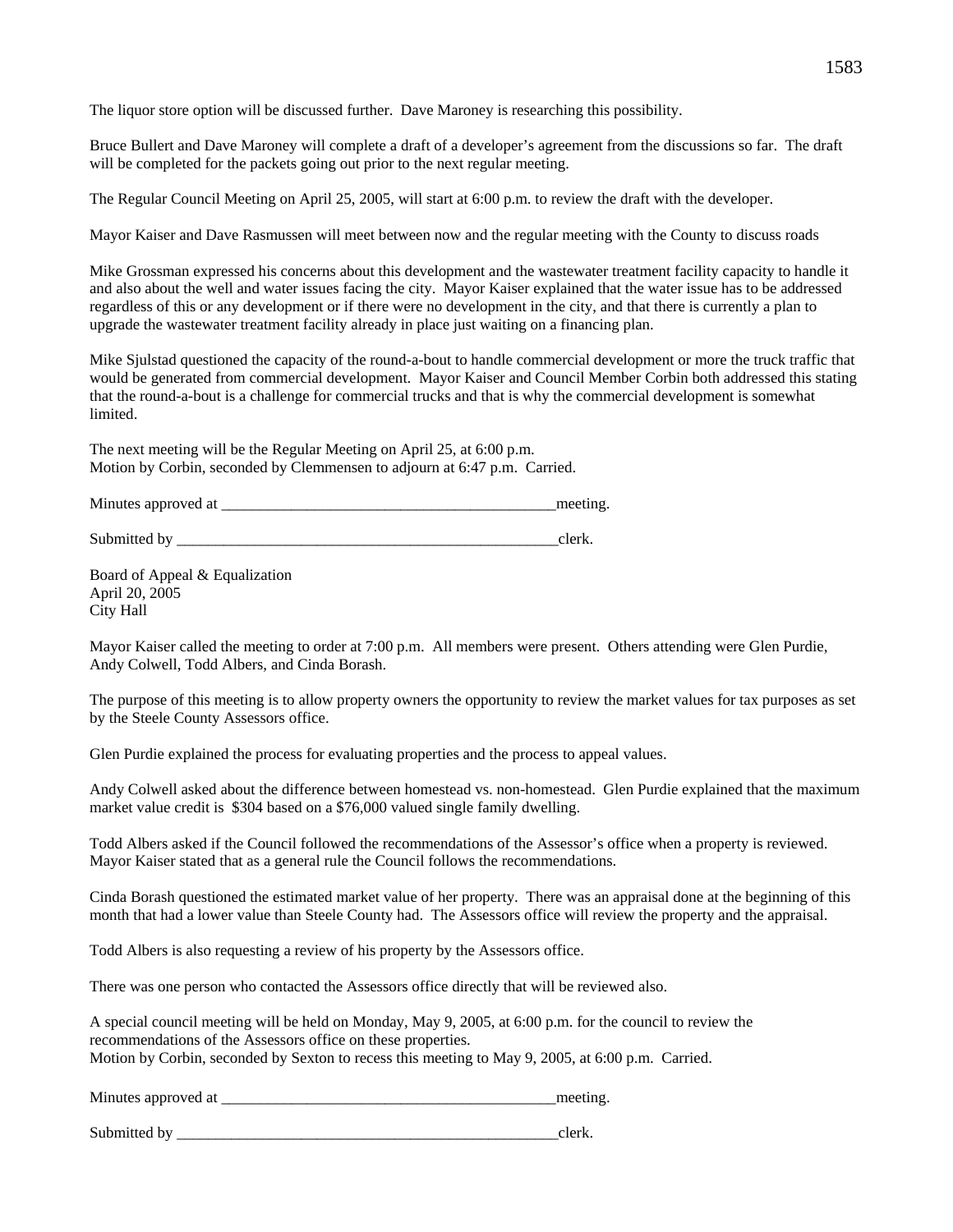Regular Council Meeting April 25, 2005 City Hall

Mayor Kaiser called the meeting to order at 6:00 p.m. All members were present. Others attending were Bruce Bullert, Dave Maroney, David Seusr, Bill Barta, Robert Foster, Pat Merritt, Amber Kniefel, Greg Sanborn, Jim Thon, Jeffrey Smith, Gary Hanson, Jake Bjorklund, Becky Walderon, Rick Hager, Mark Rahrick, Sunny Baktha, Brian Hellevik, Andy Colwell, Wade Ihlenfeld, Wes Hager, Donna Ihlenfeld, Paul Beiser, Laurel Peterson, and Bev Berg.

Motion by Corbin, seconded by Clemmensen to accept the agenda as presented. Carried. Motion by Corbin, seconded by Sexton to approve the minutes as presented. Carried. Motion by DeMars, seconded by Clemmensen to pay the city and liquor store bills for April. Carried. Motion by Corbin, seconded by DeMars to approve the check register for March as presented. Carried.

### Williams/Barta development.

The council reviewed the development agreement draft page by page as presented by Bruce Bullert and Dave Maroney. A special meeting will be held on Monday, May  $9<sup>th</sup>$  to further negotiate this developer's agreement with the developers. This development will be a phased development.

Five minute recess.

Discussion of a municipal liquor store option in the Williams/Barta development. The council consensus was to continue to explore options and have Dave Maroney look for a firm to do a market analysis.

## Planning & Zoning report.

Public Hearing for the variance request from the Medford FFA and the School to plant a hay and oat crop on the west side of the new school property. Wes Hager and Wade Ihlenfeld presented their reasons for this request. Motion by Corbin, seconded by Sexton to deny the request by the FFA and School to plant a hay and oat crop on the west side of the new school property. Carried unanimously.

### Fire Department report.

Discussion of the old tanker. Rick Hager, Fire Chief, presented a letter stating that this tanker has been taken out of service and can be sold. The City will advertise the truck and accept sealed bids at the next regular council meeting.

Rick will be purchasing new lockers for the fire hall. Rick will also be hiring additional firefighters. Currently there are 22 firefighters. This will be increased to 25 firefighters.

Sexton expressed appreciation to the firemen for doing a controlled burn of the pond area by the Oakridge Bluffs development.

A request from the Steele County Sesquicentennial Committee for a financial donation to the celebration was received. The consensus of the Council is to not participate as the City did not participate financially with Medford's celebration in 2003.

Frank Woodfill Wildlife Refuge. The Medford Civic Club and the City have maintained this area since 1972. Discussion of the City requesting the ownership of this area from Steele County.

Motion by Corbin, seconded by DeMars to draft a letter to formally request of Steele County to donate the Frank Woodfill Wildlife Refuge to the City of Medford. Carried.

# Planning & Zoning report.

Discussion of the timeline for the adoption of the land use proposed ordinance. Mayor Kaiser stated that the goal would be to adopt it this fall.

A request for a variance has been received from Shannon Jones to build a house on Outlot A, Jones Second Addition. The public hearing has been scheduled for Thursday, May  $5<sup>th</sup>$  at 7:00 p.m.

### Engineers report.

Water options. A meeting was held today with representatives from the Minnesota Department of Health. The next meeting with them will be in July where they will go over test results from private wells in the target area for a new well.

The Feasibility Study was presented. It will be discussed at the next regular meeting.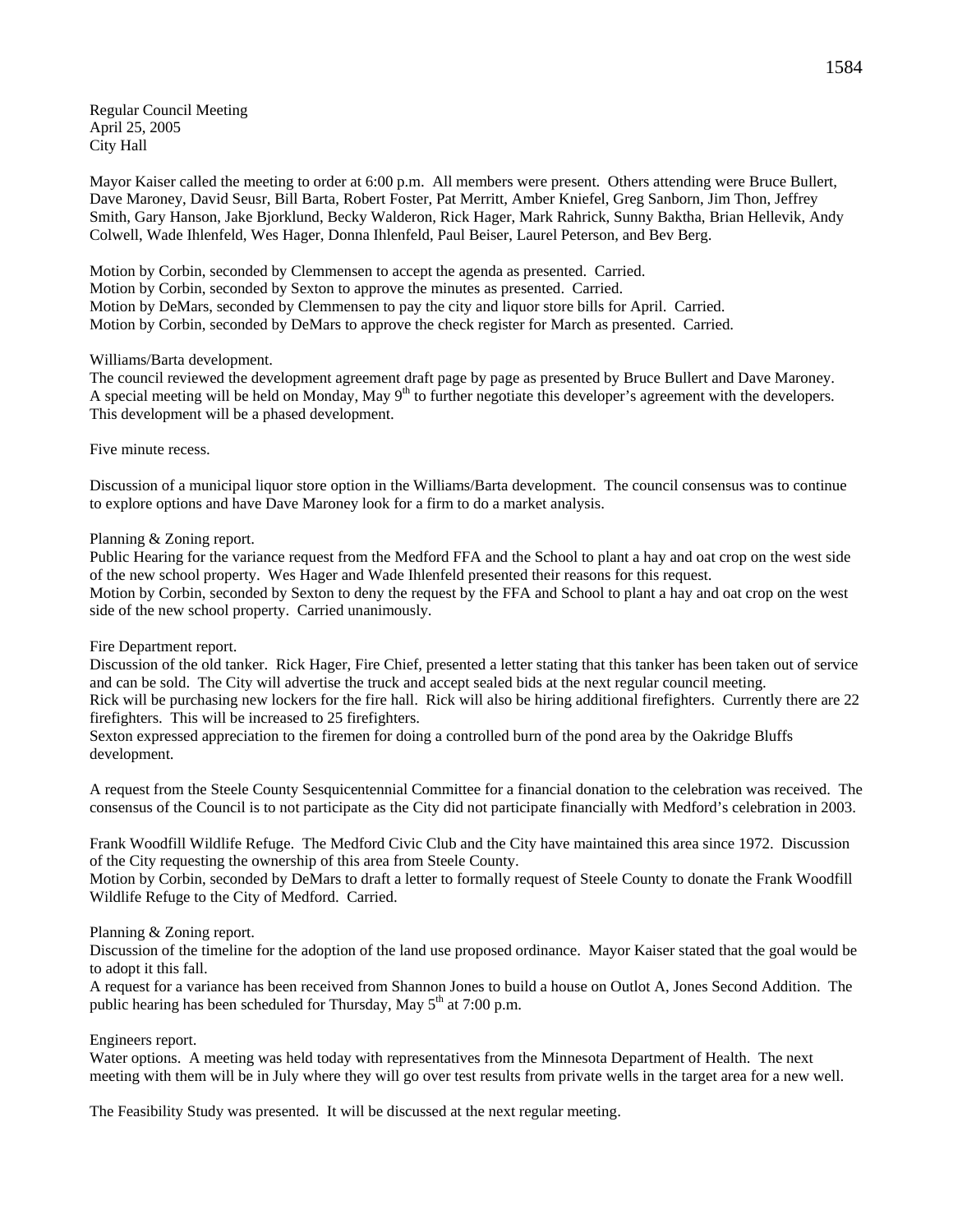Attorney report. Utility easement update. The surveys are complete for both sides of the Hagen property for the sanitary sewer line and the storm sewer line. The attorney will continue moving forward.

Water/Wastewater report.

Quotes for repairs at the wastewater treatment plant were reviewed. Motion by Clemmensen, seconded by Corbin to hire A+ Masonry to the repairs at the plant at a quoted cost of \$5,170. Carried.

### Streets report.

Discussion of the tree that needs to be removed. A letter was sent to the owner telling him to remove the tree as it is rotten and could fall onto the street which is a danger to anyone who may be on the street. Sanborn to send a second notice with a deadline to have the tree removed or the city would do it and charge the property for the costs associated with the removal.

### Park report.

Motion by Sexton, seconded by DeMars to set the pool managers wages at \$11.25 per hour for swimming lessons and life guarding. Carried.

Discussion of a assistant pool manager position. A job description for this position will be presented at the next regular meeting for the council to consider.

## Liquor Store report.

Motion by DeMars seconded by Clemmensen to purchase 10 new barstools with backs at a cost of \$55 each plus shipping and sales tax. Carried.

## EDA report.

Motion by Kaiser, seconded by Clemmensen to set a public hearing for the consideration of a proposed enabling resolution for the EDA for May 23, 2005, at 7:00 p.m. For: Kaiser, Clemmensen, DeMars. Against: Sexton, Corbin. Motion carried.

Pay Equity seminar. Last month it was approved for the clerk to attend. The clerk does not plan to attend but would like the council to consider going.

The next meeting is a special meeting on May 9, 2005 at 6:00 p.m. Agenda: 1) Board of Appeal & Equalization; 2) Shannon Jones Variance Request; and 3) Williams/Barta Development.

The next regular meeting is May 23, 2005. The EDA Enabling Resolution Public Hearing will start at 7:00 p.m. with the regular meeting following.

Motion by Corbin, seconded by Clemmensen to adjourn the meeting at 8:17 p.m. Carried.

Minutes approved at \_\_\_\_\_\_\_\_\_\_\_\_\_\_\_\_\_\_\_\_\_\_\_\_\_\_\_\_\_\_\_\_\_\_\_\_\_\_\_\_\_\_\_meeting.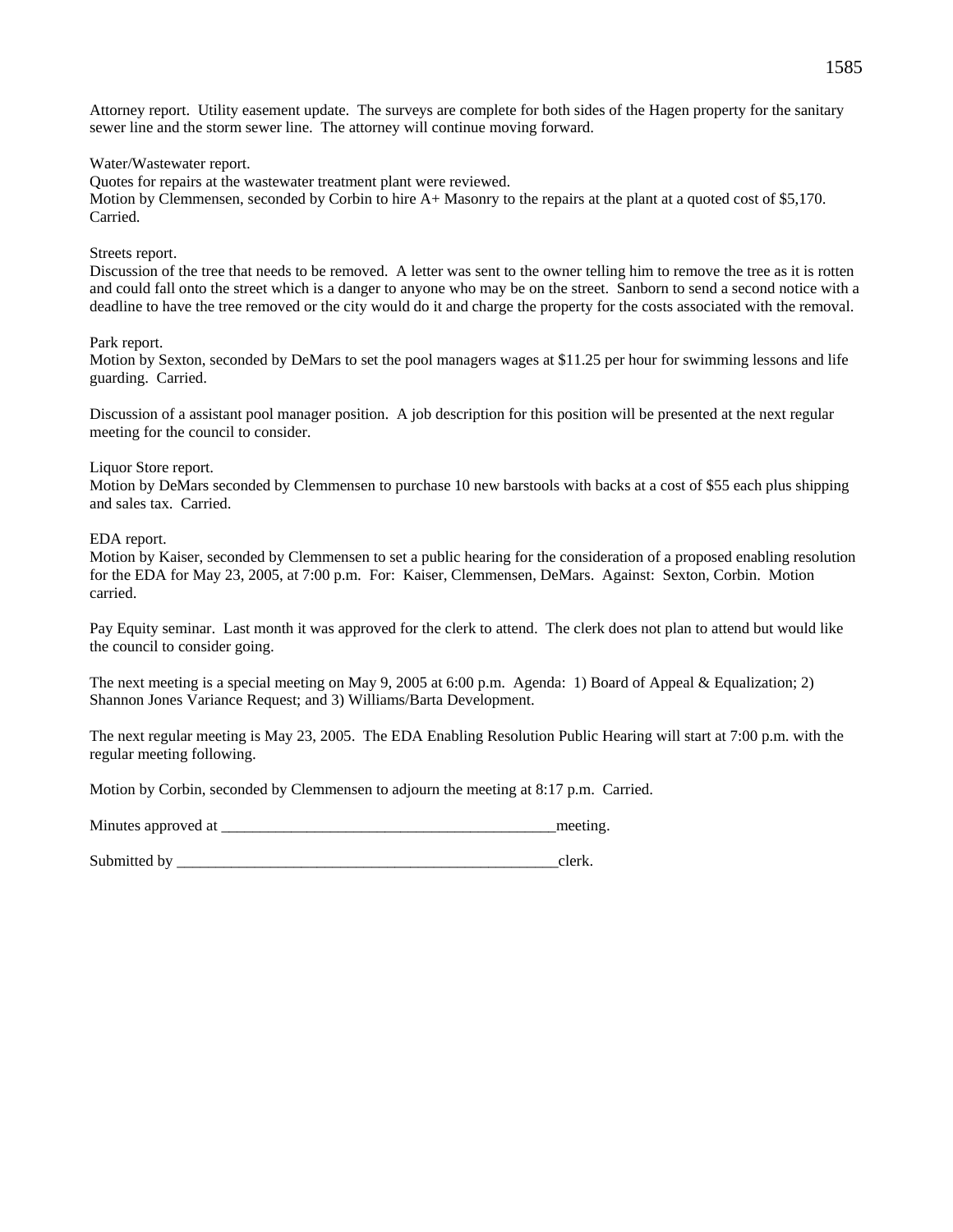Board of Appeal & Equalization and Special Council Meeting May 9, 2005 City Hall

Mayor Kaiser reconvened the Board of Appeal & Equalization at 6:00 p.m. All members were present. Others attending were: Ben McAdams, Pat Merritt, Kurt Fischer, Curt Yule, Gary Bruggeman, Andrew Colwell, Greg Sanborn, Terry Yule, Dave Rasmussen, Sylvia Lee, Lois Nelson, Bruce Bullert, and Dave Maroney.

Recommendations were received from Glen Purdie, Steele County Assessor, for the three properties that owners inquired about.

Motion by Corbin, seconded by DeMars, to accept the recommendation for Parcel #16-101-2305, 2013<sup>rd</sup> ST SW, from Glen Purdie, Steele County Assessor, as presented. Carried.

Motion by Corbin, seconded by DeMars, to accept the recommendation for Parcel # 16-101-3304, 202 SE 2<sup>nd</sup> St, from Glen Purdie, Steele County Assessor, as presented. Carried.

Motion by DeMars, seconded by Corbin, to accept the recommendation for Parcel # 16-112-0102, 405 Valley View Lane SW, from Glen Purdie, Steele County Assessor, as presented. Carried.

Motion by Sexton, seconded by Clemmensen, to adjourn the Board of Appeal & Equalization at 6:03 p.m. Carried.

Mayor Kaiser called the meeting to order at 6:03 p.m. All members were present. Others attending were Ben McAdams, Pat Merritt, Kurt Fischer, Curt Yule, Gary Bruggeman, Andrew Colwell, Greg Sanborn, Terry Yule, Dave Rasmussen, Sylvia Lee, Lois Nelson, Bruce Bullert, and Dave Maroney.

The agenda for this meeting is:

- 1. Shannon Jones Variance Request
- 2. Williams/Barta Development

Shannon Jones Variance Request. Mayor Kaiser reviewed the recommendations made by the planning & zoning board from the minutes of the public hearing. Public comments were received at the public hearing so Mayor Kaiser asked that comments here to be brief.

Kurt Fischer referred the City Council to the letter he sent to the planning & zoning for the public hearing. Motion by Sexton, seconded by Corbin to grant all 4 variances as recommended by the planning & zoning Board. For: Sexton, Corbin, DeMars. Against: Clemmensen. Motion carried.

Williams/Barta Development.

Review of the proposed development with Dave Rasmussen, Bruce Bullert, Dave Maroney, and Gary Bruggeman. Mayor Kaiser updated the council on the meeting with the Steele County Road & Bridge Committee about the leg to the west from the round-a-bout and the realignment of CSAH 12.

Gary explained the CSAH funding process and that there needs to be an exchange of taking the same about of CSAH off the system to add CSAH somewhere else. Steele County is allotted only a certain amount of CSAH. Gary also stated that the CSAH funds for 2005 have all been designated and that there was no money budgeted in 2005 for non CSAH county roads. He could not recommend to the County Board that Steele County fund the construction of this road. Dave Rasmussen gave an update of where the developer is at now. Dave asked about City bonding and Mayor Kaiser referred him to Dave Maroney to get his questions answered. The Developer is currently going over the draft of the

developers agreement and will get back to the council with their comments soon.

Gary Bruggeman recommended that Mayor Kaiser attend the County Board meeting tomorrow evening.

Steele County is currently working on a 20 year transportation plan and hope to have it completed by the end of the year.

Dave Rasmussen will attend the next regular council meeting.

There will be a special council meeting on Tuesday, May 17, at 6:00 p.m. The agenda is a Real Estate Consideration.

Motion by Corbin, seconded by DeMars, to adjourn at 6:45 p.m.

| Minutes approved at | meeting |
|---------------------|---------|
|                     |         |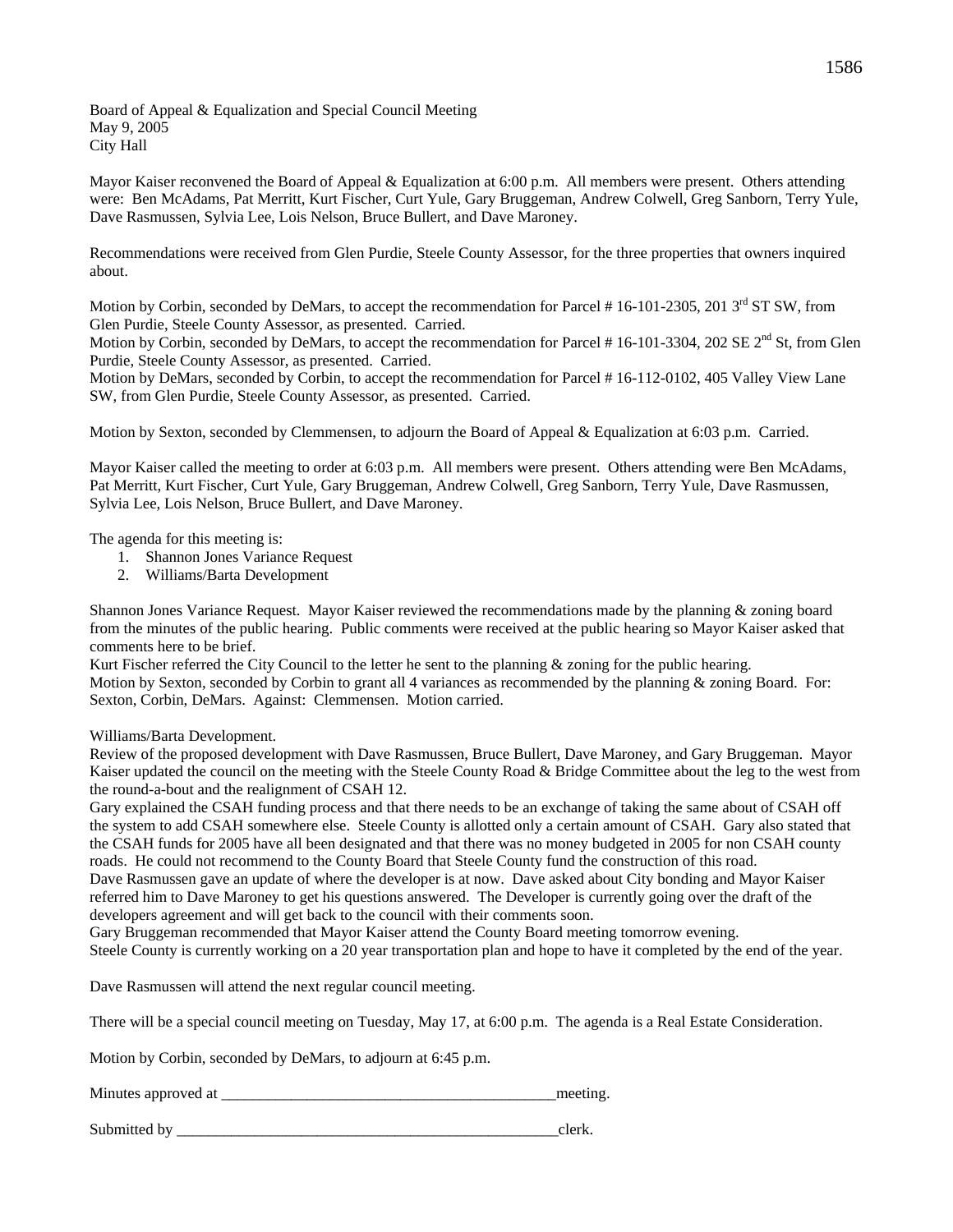Regular Council Meeting May 23, 2005 City Hall

Mayor Kaiser called the meeting to order at 7:00 p.m. All members were present. Others attending were Bruce Bullert, Amber Kniefel, Pat Merritt, Rick Hager, Kevin Sedivy, Bruce Kubicek, Andrew Colwell, Chad and Amy Merritt, Scott and Angie Keilen, Mike Grossman, Sarah Booe, and Lois Nelson.

EDA Resolution Public Hearing. No comments from public. Motion by Clemmensen, seconded by Corbin to close the public hearing. Carried.

Motion by Corbin, seconded by Sexton to accept the agenda as amended. Carried. Motion by Sexton, seconded by Corbin to approve the minutes with changes. Carried. Motion by Clemmensen, seconded by DeMars to pay the city and liquor store bills for May. Carried. Motion by Corbin, seconded by Clemmensen to approve the check register for April as presented. Carried.

Concerns from the general public in attendance. Pat Merritt addressed the Steele County Commissioner, Bruce Kubicek. He asked the stripes on the corner of Central and Main by the Full Service Station could be repainted. They are getting really light again and people are not following them. The commissioner stated that the corner has been planned to be restriped this summer. The commissioner will also look into a bigger sign directing the lane.

EDA Resolution. Sexton offered comments addressing confidentiality, liability, and the EDA being separate from the council, but still working together. Corbin commented that the city would be liable with the loans with this resolution. Rahrick stated that the EDA is a separate entity and the city would not be liable. DeMars read two letters, one from John Tjernagel and the other from Lynn Meier. Lois Nelson addressed the council encouraging them to leave the EDA as is. Motion by Kaiser, seconded by Clemmensen to adopt the EDA Resolution. FOR: DeMars, Clemmensen, Kaiser AGAINST: Corbin and Sexton. Motion Carried.

Fire Tanker Truck Sealed Bids. Misgen Auto Parts \$913.00 Edward Johnson \$3,354.00

Motion by Clemmensen, seconded by Corbin to accept the bid from Edward Johnson in the amount of \$3,354.00. Carried.

45 South Development—Kevin Sedivy addressed the council in his interest to develop a campground south of town. He is interested in annexing the area. He would also like to have Community Partners do the engineering. He needs to meet with the Planning and Zoning Board.

Motion by Clemmensen, seconded by Sexton to allow Bruce Bullert, Community Partners, to engineer the campground project. Carried.

Planning & Zoning report.

Scott and Angie Keilen variance request. The Planning and Zoning Board recommends to the council to accept the variance request. Keilen asked about a resolution for non-compliance. Rahrick will research this more. Motion by Sexton, seconded by DeMars to grant the variance request. Carried.

Motion by Corbin, seconded by DeMars to refund the variance fee of \$125. FOR: Corbin, Clemmensen, DeMars, and Kaiser. AGAINST: Sexton. Carried.

Chad and Amy Merritt variance request. The Planning and Zoning Board recommends to the council to accept the variance request.

Motion by Kaiser, seconded by Clemmensen to grant the variance as requested. Carried.

Mike Grossman wants to be on the Water Committee. Consensus of the council for Mr. Grossman to be on the water committee.

Sarah Booe, from Straight River Enterprises, came to ask the council about renewing the service contract with the city. There will not be a cap on the amount work.

Motion by Corbin, seconded by Sexton, to renew the contract for the next two years at \$8.15 per person. Carried.

Engineers report.

Water options. General information on wells east of town, they are not as deep as the Medford wells.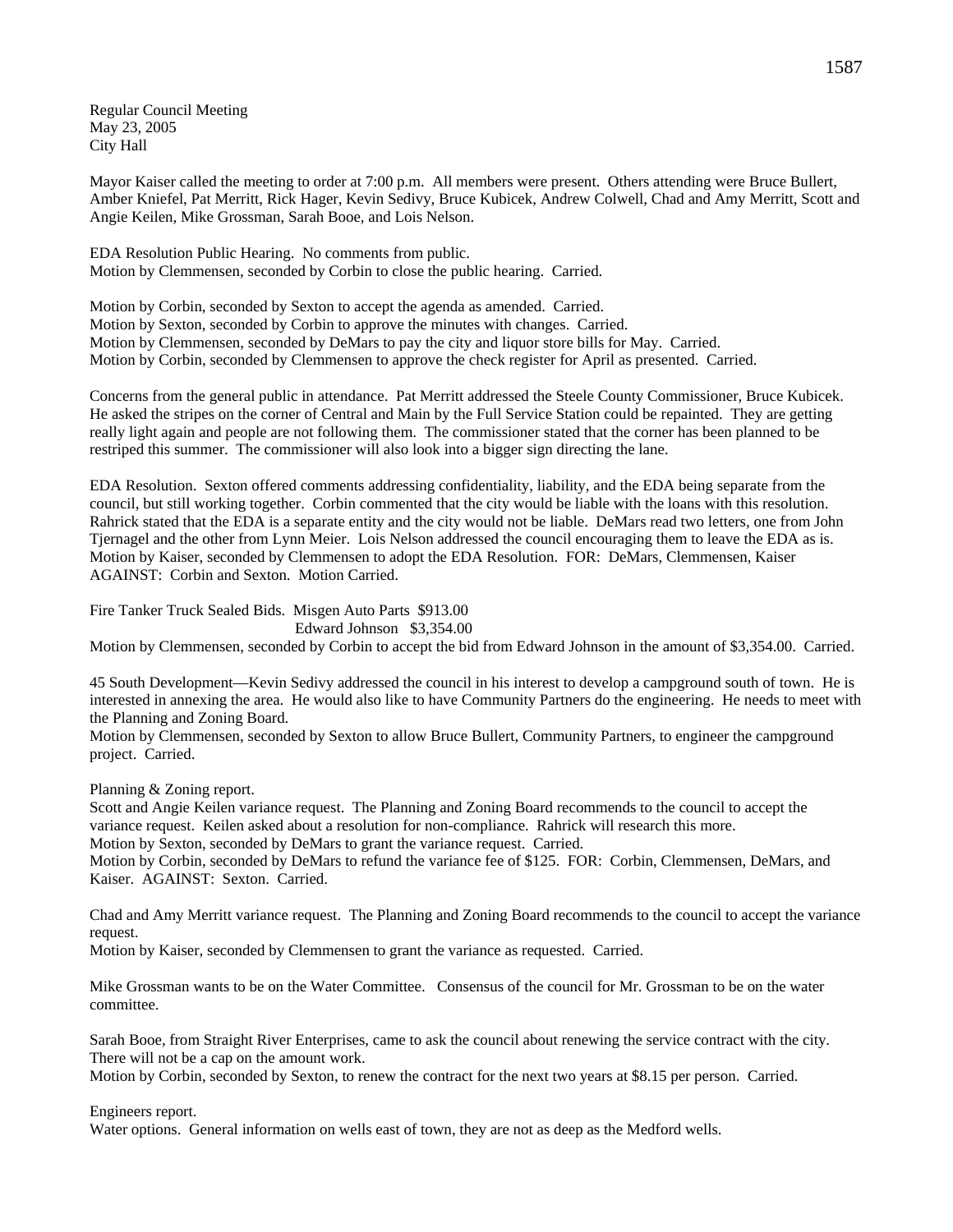Sexton asked if there has been any action on the drainage issues at the Medford School. Kaiser stated that it is not a city issue, it is a school issue. Bruce Bullert, city engineer, will contact the Medford School and state the council took the position that he will not work with them on this matter. He will have them contact the County Engineer.

Attorney report. Utility easement update. Changes in ownership of the property were discussed. Will proceed into next month.

Water/Sewer report. Water Emergency and Conservation plan information was given to Bruce Bullert to review. Wastewater plant equipment request will be discussed at the next meeting.

Park report. Motion by Sexton, seconded by Corbin to form an assistant pool facility coordinator. Carried. Motion by Sexton, seconded by Corbin to hire Missy Bonde at \$10.25 per hour to be the Assistant Pool Facility Coordinator. Carried.

Police Protection. Kaiser will contact Steele County Sheriff about the 250 gallons of gas per month to patrol Medford.

Motion by Corbin, seconded by Clemmensen to adjourn the meeting at 8:31 p.m. Carried.

Minutes approved at \_\_\_\_\_\_\_\_\_\_\_\_\_\_\_\_\_\_\_\_\_\_\_\_\_\_\_\_\_\_\_\_\_\_\_\_\_\_\_\_\_\_\_meeting.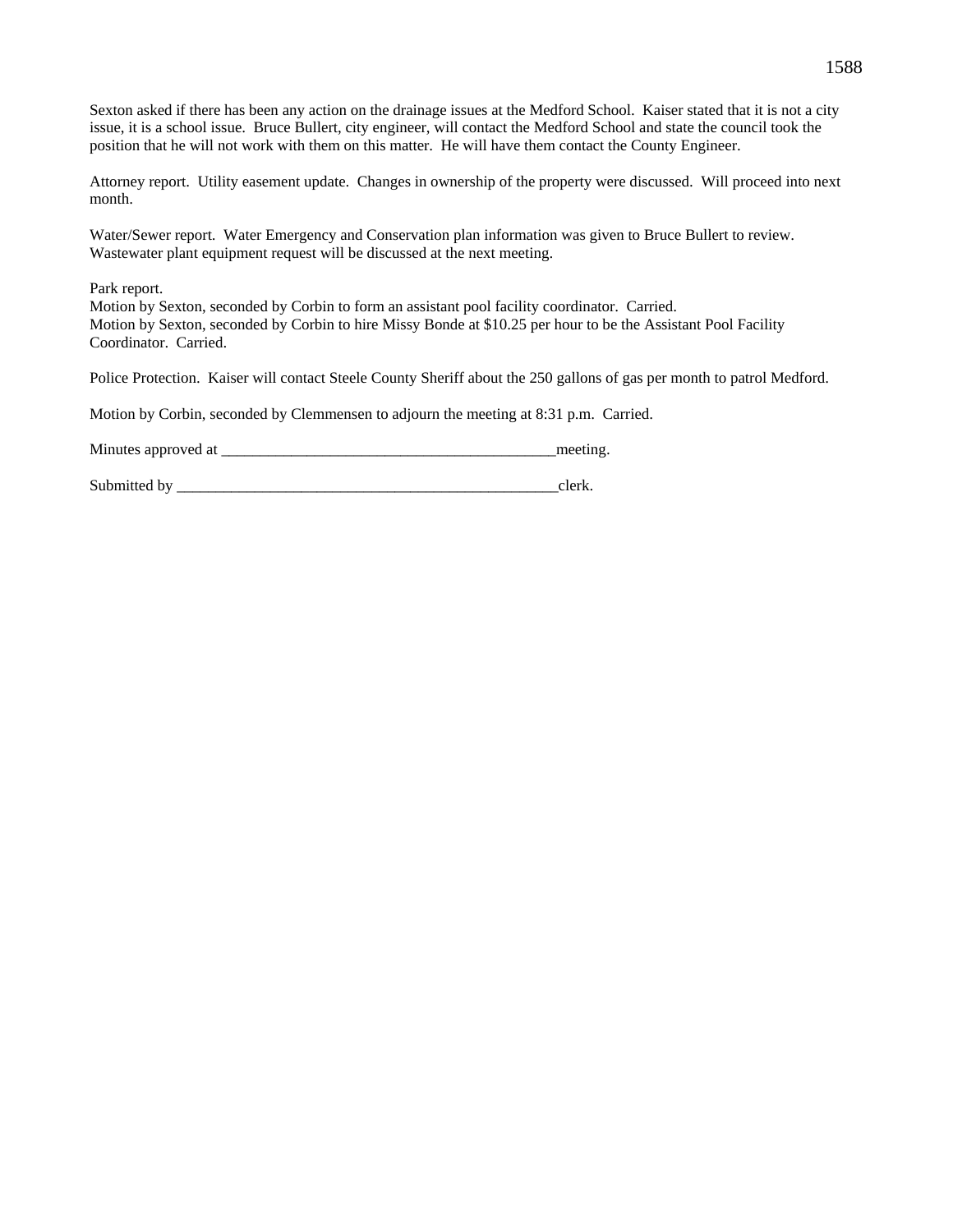Regular Council Meeting June 27, 2005 City Hall

Mayor Kaiser called the meeting to order at 7:00 p.m. All members were present. Others attending were Jason Dusek, Greg Sanborn, Harold Manthey, Dale Shequehn, Tom Olinger, Bruce Bullert, Pat Merritt, Dalare DeLaney, Paul Beiser, Amber Kniefel, Mark Lunde, and Mark Rahrick.

Motion by Corbin, seconded by Sexton to approve the agenda as amended. Carried. Motion by Sexton, seconded by Clemmensen to accept the minutes as presented. Carried. Motion by DeMars, seconded by Corbin to pay the June city and liquor store bills as presented. Carried. Motion by DeMars, seconded by Clemmensen to approve the check register for May as presented. Carried.

Concerns from the public. Dalare DeLaney read a statement about Straight River Days. This statement is Ms. DeLaney's opinion only and not the opinion of the Medford Civic Club.

Lawn mower quotes. Jason Dusek went over quotes received for lawn mowers. John Deere and Gravely representatives were present to explain their mowers. Discussion of the quotes and options. Mayor Kaiser asked the representatives to revise the quotes for only 1 mower and bring them back to the meeting.

Motion by Corbin, seconded by Clemmensen to adopt a resolution allowing the sale of pull tabs at the municipal liquor store. Carried.

Motion by Corbin, seconded by DeMars to enter into the rental agreement with the Firemen's Relief Association for the sale of pull tabs at the municipal liquor store. Carried.

Motion by Sexton, seconded by Corbin to authorize the mayor to signs the LG 215 for lawful gambling. Carried.

Mower quotes for 1 mower reviewed and discussed.

Motion by Corbin, seconded by Sexton to purchase the Gravely mower as quoted in the revised quote and repair the smaller mower. Carried.

Audit report was presented by Tom Olinger, Abdo Eick & Meyers. A debt management analysis will be budgeted for in 2006. Tom will get numbers to Karen prior to the budget process for this analysis.

Planning & Zoning report.

Nuisance violation sited. Clerk to send notices to property owner notifying of this violation and to clean up the area. No building permit for a lean to was sited. Clerk to send a letter to the owner and copy the Steele County Building inspector to correct this.

Mention of the dog ordinance and the possibility of a cat ordinance.

Engineer report.

The next scheduled meeting of the water committee is July  $25<sup>th</sup>$  at 4:30 p.m. The DNR Conservation plan has been put aside for now because there is time before it would be due.

Attorney report.

Easement for the storm water line between Olympic Fire and the Hagen property. The Hagens have purchased Olympic Fire's property. Mark Rahrick will meet with the Hagens to discuss this easement issue.

The LMC will provide legal counsel for the lawsuit filed by Sylvia M Lee in the matter of the variances granted to Shannon Jones to build a single family dwelling.

Water/Wastewater report.

Motion by Clemmensen, seconded by Corbin to purchase a dissolved oxygen meter as presented. Carried.

Streets report.

Discussion of some damaged street signs and patching of pot holes.

Park/Pool report.

Sarah Booe will be invited to the next park board meeting to discuss the contract for mowing.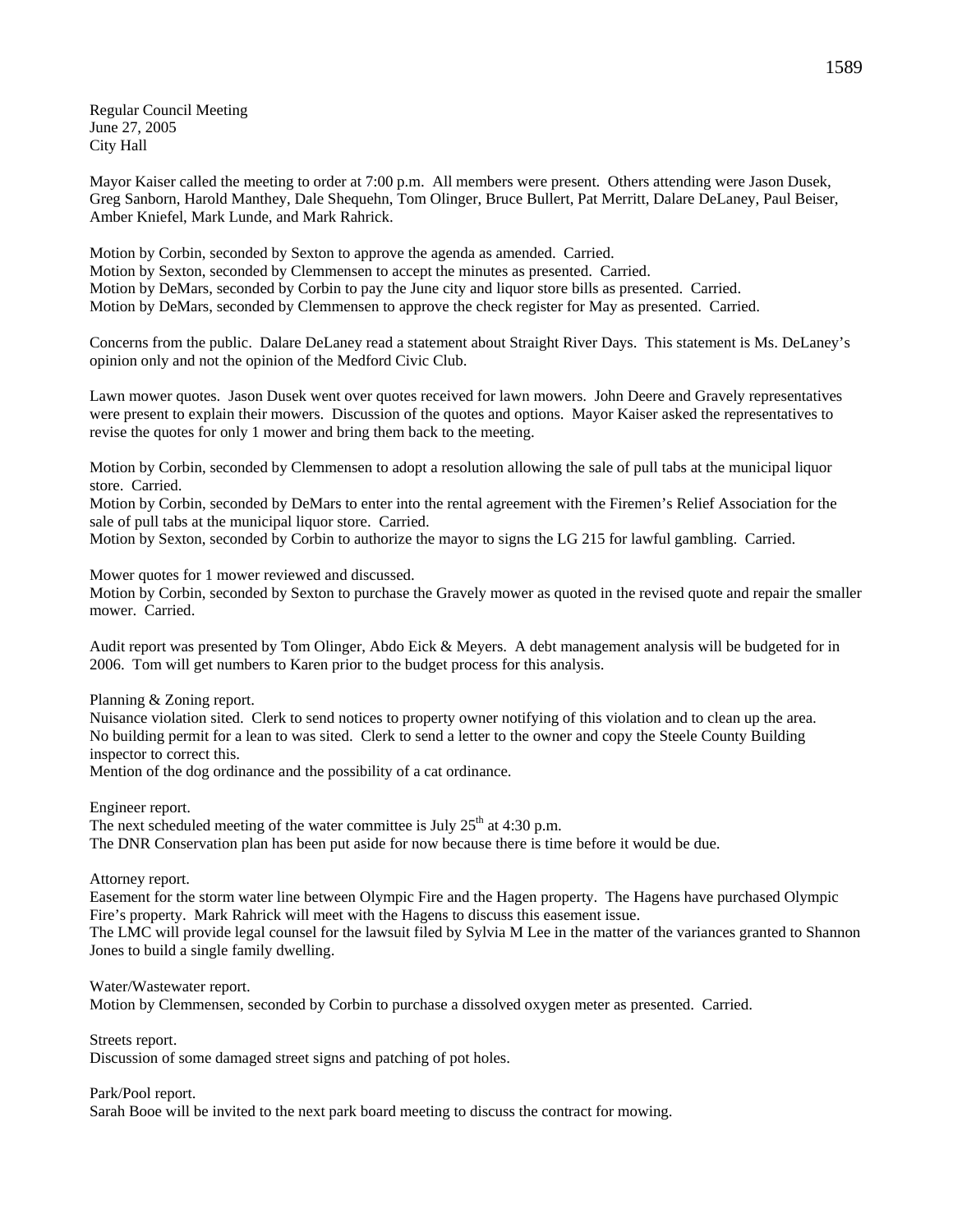Liquor Store report. Not holding a dance at the Muni during Straight River Days did not hurt the income at the muni at all.

Karen Sanborn included in the packet information received from the Steele County Sheriff about the amount of gas charged to the City for the contracted police protection. The Council appreciated this explanation.

Alliant Energy representatives will be invited to the September City Council Meeting to discuss the franchise agreement that expires next year.

Sexton questioned the use of the Banyon software to generate the budget. The budget is in the software but the council prefers the excel form because it shows all the history.

Motion by Corbin, seconded by Sexton to not waive the excess liability limits for the City insurance. Carried.

Motion by Corbin, seconded by Sexton to adjourn at 8:49 p.m. Carried.

| Minutes approved at |  |  |
|---------------------|--|--|
|---------------------|--|--|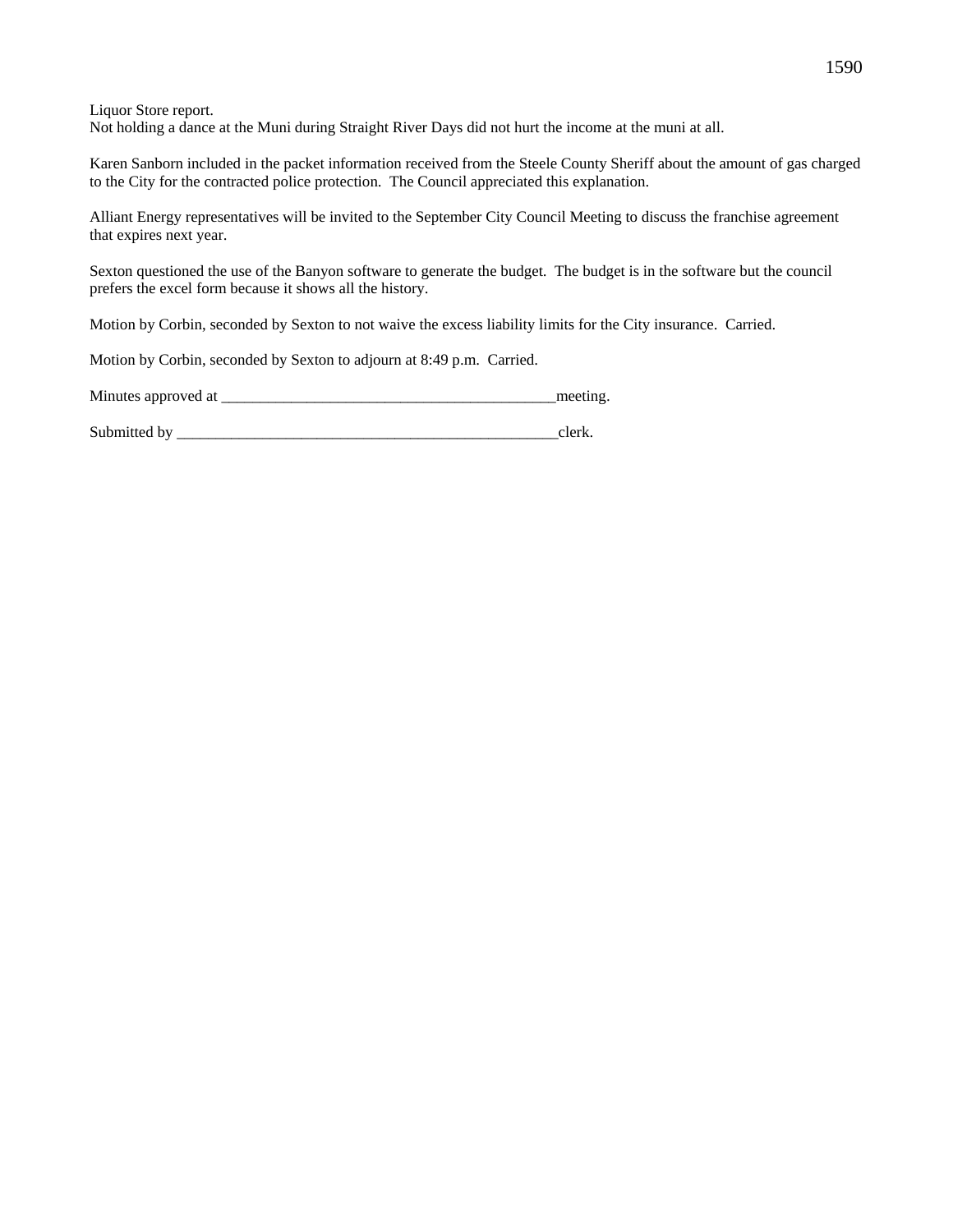Regular Council Meeting July 25, 2005 City Hall

Mayor Kaiser called the meeting to order at 7:00 p.m. All members were present. Others attending were Andy Colwell, Amber Kniefel, Duane Gallea, Bruce Bullert, Pat Merritt, Kevin Sedivy, Paul, Beiser, Rick Hager, Greg Sanborn, Jason Dusek, and Mark Rahrick.

Motion by Sexton, seconded by DeMars to approve the agenda as recommended. Carried. Motion by Clemmensen, seconded by Corbin to accept the minutes as presented. Carried. Motion by DeMars, seconded by Corbin to pay the city and liquor store bills for July. Carried. Motion by Clemmensen, seconded by Corbin to approve the check register for June. Carried.

Concerns from the public. Pat Merritt asked if there was any development of the City taking ownership of the Frank Woodfill Wildlife Refuge. There has been no progress yet.

The police protection contract with Steele County was questioned. Mayor Kaiser explained the changes made where all shifts of deputies will spend a certain amount of their time in Medford instead of having only 1 deputy spend a portion of his shift in Medford. This is to increase the amount of time deputies spend in Medford.

Medford Fire Department. Rick Hager, chief, presented a quote for ready racks (fire fighting attire lockers). Motion by Clemmensen, seconded by Corbin to purchase the ready racks as quoted and presented. Carried.

Clerk Sanborn explained the 2002 Federal law and the 2004 State law that require each polling place to have a handicap assisted voting technology machine for the election in 2006. Sanborn and Kniefel went to a presentation given jointly by Steele County and Waseca County of this equipment. At the same time Steele County is looking to purchase precinct counters. Total Federal and State funds for these purchases is about \$10,000 per precinct. Estimated cost of the equipment is \$12,000. There is an option of combining polling places (i.e. City of Medford and Medford Township or any other township interested) to reduce the cost of this equipment. Steele County has organized a task force to develop a plan to address this issue. Sanborn will participate in this task force.

### Planning & Zoning report.

Discussion of the concern brought forward by Arlene Concannon of the tires stored behind Anhorn's Service Station. Kevin Sedivy explained his proposed plan for a campground on the property to the south of the girl scout camp and between the railroad tracks. The consensus of the council is to support this use of the property. The next step for Mr. Sedivy is to contact the surrounding property owners to discuss the idea of cost sharing for extending water and sewer services to the property.

Sexton asked if the planning & zoning had looked at a rental property rules and standards ordinance. There has been no research of this sort to this date. The board will look into this issue.

### Engineers report.

Bruce Bullert pointed out the new marking requirements. As of January  $1<sup>st</sup>$  the city will be required to mark water and sewer lines on private property.

### Attorney report.

Darren Hagen has not returned phone calls to the Attorney to discuss the storm water easement. Motion by Corbin, seconded by Clemmensen to authorize the City Attorney to move forward with litigation to acquire an easement. Carried.

### Water/Wastewater report.

Motion by Clemmensen, seconded by Corbin to authorize Rich and Jason to attend the wastewater training in Brainerd on August 23 – 25 and pay expenses. Carried.

Motion by Clemmensen, seconded by Corbin to authorize Dorian to attend the land application renewal training on September 27 – 28 and pay expenses. Carried.

DNR Water Use Summer Surcharge. This new charge was explained by Sanborn. The city is looking at an approximate increase of \$100 per year. This is something to consider when planning a possible increase for next year.

# Streets Report.

Motion by Corbin, seconded by Sexton to purchase barricades at an approximate cost of \$1000. Carried.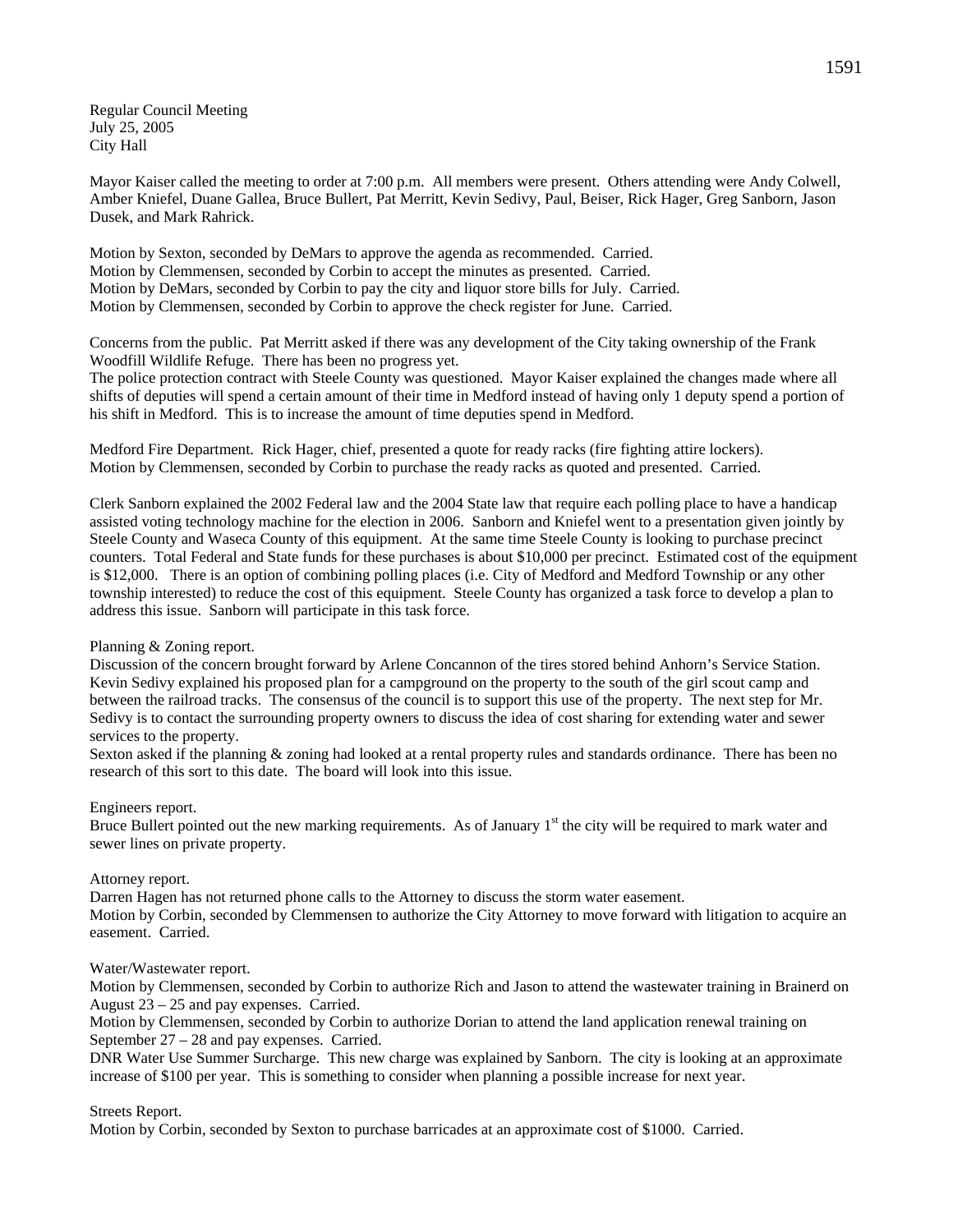Park Report.

Motion by Sexton, seconded by Corbin to reimburse Pam Kniefel and Marissa Bonde for their lifeguard recertification training (\$25 each). Carried.

Discussion of a fund raiser for the pool. The park board will be discussing this at their next meeting.

Liquor Store Report.

DeMars explained that there is an ongoing investigation of the cash shortages this year. Sexton asked about the Muni being open on Sundays. DeMars explained that as long as a minimum amount was taken in the Muni would remain open on Sundays.

EDA report.

Nycore, formerly Nylon Board Manufacturing, is under new ownership and the new owners are working on refinancing the company and hope to pay off the EDA loan to the City with 12 equal installments starting later this year. The EDA requested funds from Steele County for economic development. They received a letter stating that it must be a request from the City and for a specific project. Food for Thought has been sold.

Mayor Kaiser gave an update of the west side of I35 proposed development. The developer plans to attend the next regular meeting.

City Hall had a water problem. The drain hose from the central air unit was plugged and the water leaked into the office area. It is unknown how long the hose had been plugged. The carpet will need to be replaced. The walls will be painted and the entry way will get ceramic tile.

The safe in city hall will be sold.

Steele County will be holding a Grandstand Review on Sunday of the Fair. The Sesquicentennial Committee is looking for a unit from the City of Medford. Marie Sexton will contact the Medford Area Historical League for their input into this review.

Motion by Corbin, seconded by Clemmensen to close the meeting to discuss the purchase of the Medford Trailer Court. Carried.

Those present were the Mayor, City Council, City Attorney, and City Clerk. This portion of the meeting is being recorded.

Motion by Corbin, seconded by DeMars to close the closed portion of the meeting.

Mayor Kaiser explained that the closed meeting was to discuss the purchase of the Medford Trailer Court.

The budget meeting will be held on September 12, 2005, at 6:00 p.m. The next meeting will be August 22, 2005, at 7:00 p.m.

Motion by Clemmensen, seconded by Corbin to adjourn at 8:40 p.m. Carried.

Minutes approved at \_\_\_\_\_\_\_\_\_\_\_\_\_\_\_\_\_\_\_\_\_\_\_\_\_\_\_\_\_\_\_\_\_\_\_\_\_\_\_\_\_\_\_meeting.

Submitted by \_\_\_\_\_\_\_\_\_\_\_\_\_\_\_\_\_\_\_\_\_\_\_\_\_\_\_\_\_\_\_\_\_\_\_\_\_\_\_\_\_\_\_\_\_\_\_\_\_clerk.

Special Council Meeting July 29, 2005 City Hall

Mayor Kaiser called the meeting to order at 8:32 a.m. All members were present. Others attending were John Regitschnig, Dyann Reinhard, Lois Nelson, and Mark Rahrick.

The purpose of this meeting is to consider the offer by John Regitschnig to sell the Medford Trailer Court to the City.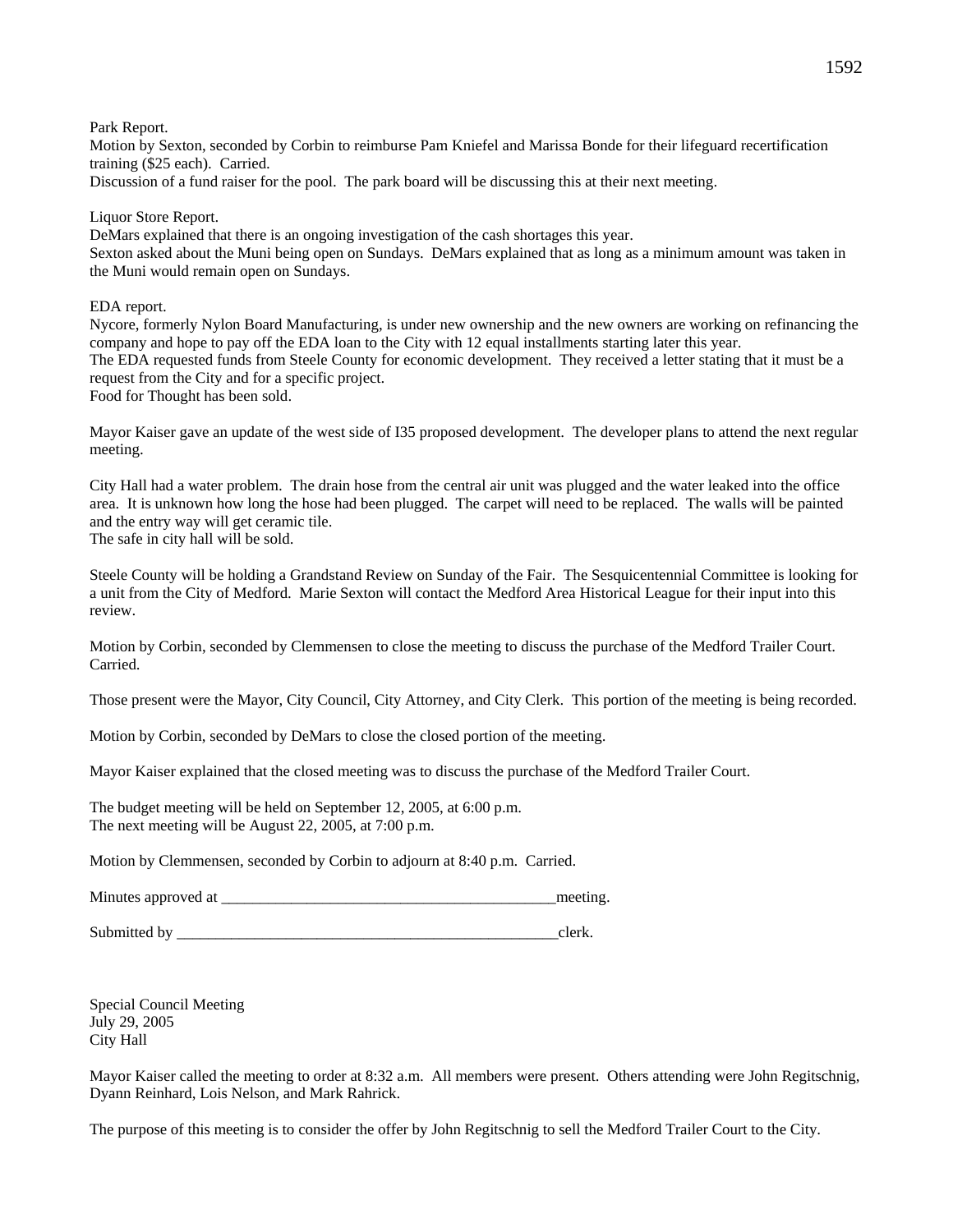Motion by Corbin, seconded by Clemmensen to close the meeting. Carried.

The public was asked to leave. Persons in attendance included the City Council, City Attorney, and the City Clerk. The closed portion of the meeting was recorded.

John Regitschnig was asked to join the meeting to answer some questions about the trailer court.

Motion by Corbin, seconded by DeMars to open the meeting to the public. Carried.

The public was invited to return.

Motion by Kaiser, seconded by Corbin to accept Mr. Regitschnig's offer to sell the Medford Trailer Court at the price of \$150,000.00; Mr. Regitschnig will pay the special assessments, water bill, and the 2005 real estate taxes; no trailers will be rented between the offer and the closing date; rental agreements and deposits held will be transferred to the City, and Mr. Regitschnig will waive relocation costs of the business. Carried unanimously.

Motion by Corbin, seconded by Clemmensen to authorize the Mayor and City Clerk to sign any necessary legal documents for the purchase and closing of the sale. Carried.

Motion by Corbin, seconded by DeMars to adjourn the meeting at 8:59 a.m. Carried.

| Minutes approved at |  |
|---------------------|--|
|                     |  |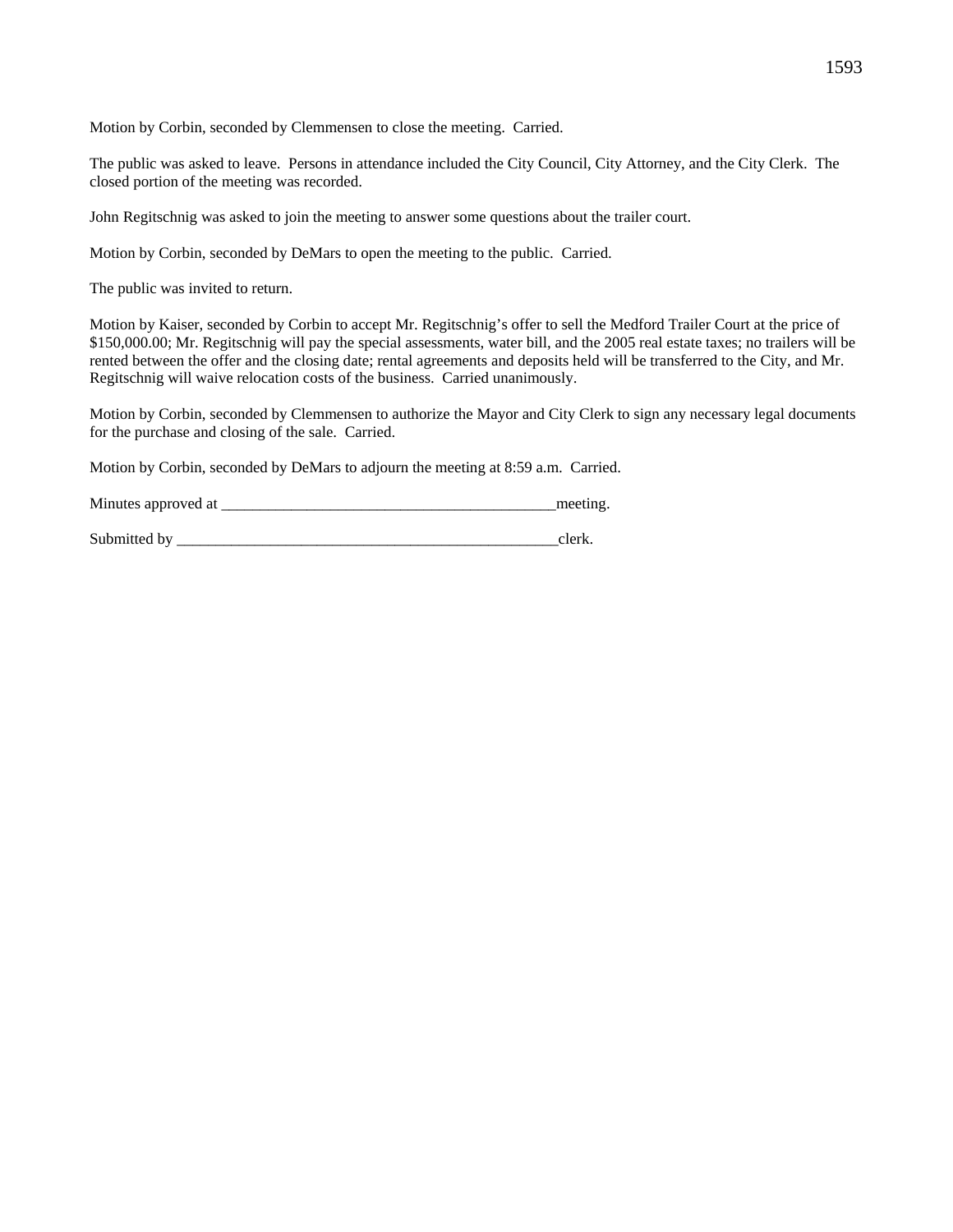Regular Council Meeting August 22, 2005 City Hall

Mayor Kaiser called the meeting to order at 7:00 p.m. All members were present. Others attending were Don Morris, Greg Sanborn, Karen Sanborn, Amber Kniefel, Pat Merritt, Ruth Dempsey, John Schulter, Paul Beiser, Bruce Bullert, Andy Colwell, Mark Rahrick, Jason Dusek, and Lois Nelson.

Motion by Corbin, seconded by Clemmensen to accept the agenda as amended. Carried.

Motion by Sexton, seconded by DeMars to approve the minutes as presented. Carried.

Motion by Clemmensen, seconded by Corbin to pay the city and liquor store bills for August. Carried.

Motion by Sexton, seconded by DeMars to approve the check register for July. Carried.

Concerns from the public.

John Schlicter expressed concerns about the storm water runoff on 1<sup>st</sup> Avenue SE during the rain storm on Friday, August 19, 2005. His concern was that there was more storm water flooding his property since Straight River Enterprises new building was built. The water all runs toward his property. Bruce Bullert visited this site on Friday, August 19, to view the situation. He is investigating this issue and will bring a recommendation to the next council meeting.

Mr. Schlicter also expressed concerns about the parking on  $1<sup>st</sup>$  Avenue SE and the increased traffic on this road. This will also be looked at by Bruce Bullert.

## Planning & Zoning report.

The temporary canvas storage units were brought to the attention of the council. Planning  $\&$  zoning are of the opinion that these units should be regulated in city ordinances.

Mention of the need for a silt fence at the Met Con property. Kaiser to contact Met Con about installation of a silt fence. Medford Auto Sales conditional use permit. Planning & Zoning will review this at their next meeting.

## Engineers report.

The water emergency conservation plan is due by the end of 2006.

The city has requested as built plans for Oakridge Bluffs, Bluff View, Jones  $3<sup>rd</sup>$  Addition, and the School developments. These are necessary for the new utility marking rules starting January 1, 2006. Seal coating estimate for the budget is \$1 per square yard.

Attorney report.

As of 5:00 p.m. today, the City of Medford is the owner of the Medford Trailer Court. Motion by Corbin, seconded by DeMars to adopt a resolution providing for the purchase of certain property to enhance the City's sewer and water systems. Carried.

Nycore update.

Motion by Sexton, seconded by DeMars to enter into an agreement with Nycore for the repayment of the USDA Rural Development loan granted to Nylon Board Manufacturing. Carried.

Water/Wastewater report.

The letter from Mcguire Iron is for consideration in the 2006 budget.

Streets report.

Seal coating is being investigated for next year. The seepage basin at  $2^{nd}$  Street and  $3^{rd}$  Avenue NE needs to be cleaned out.

Park/Pool report.

Review of the leak in the baby pool and possible improvements to the baby pool area. Sexton will bring the cost of developing plans to improve the pool area to the next meeting. Concerns were expressed about ADA (Americans with Disabilities Act) compliance when making changes to public areas. A fund raiser is being planned for June 10, 2006 at the KC Hall. Sexton will talk to Mark Rahrick tomorrow about fund raising issues.

Motion by Sexton, seconded by Corbin to reimburse Chelsey Stadler ½ of the lifeguard training costs. Carried.

# Liquor store report.

An employee meeting was held including Mayor Kaiser, Council person DeMars, Keith Maas and all liquor store employees to inform all employees of the ongoing investigation for the cash shortages.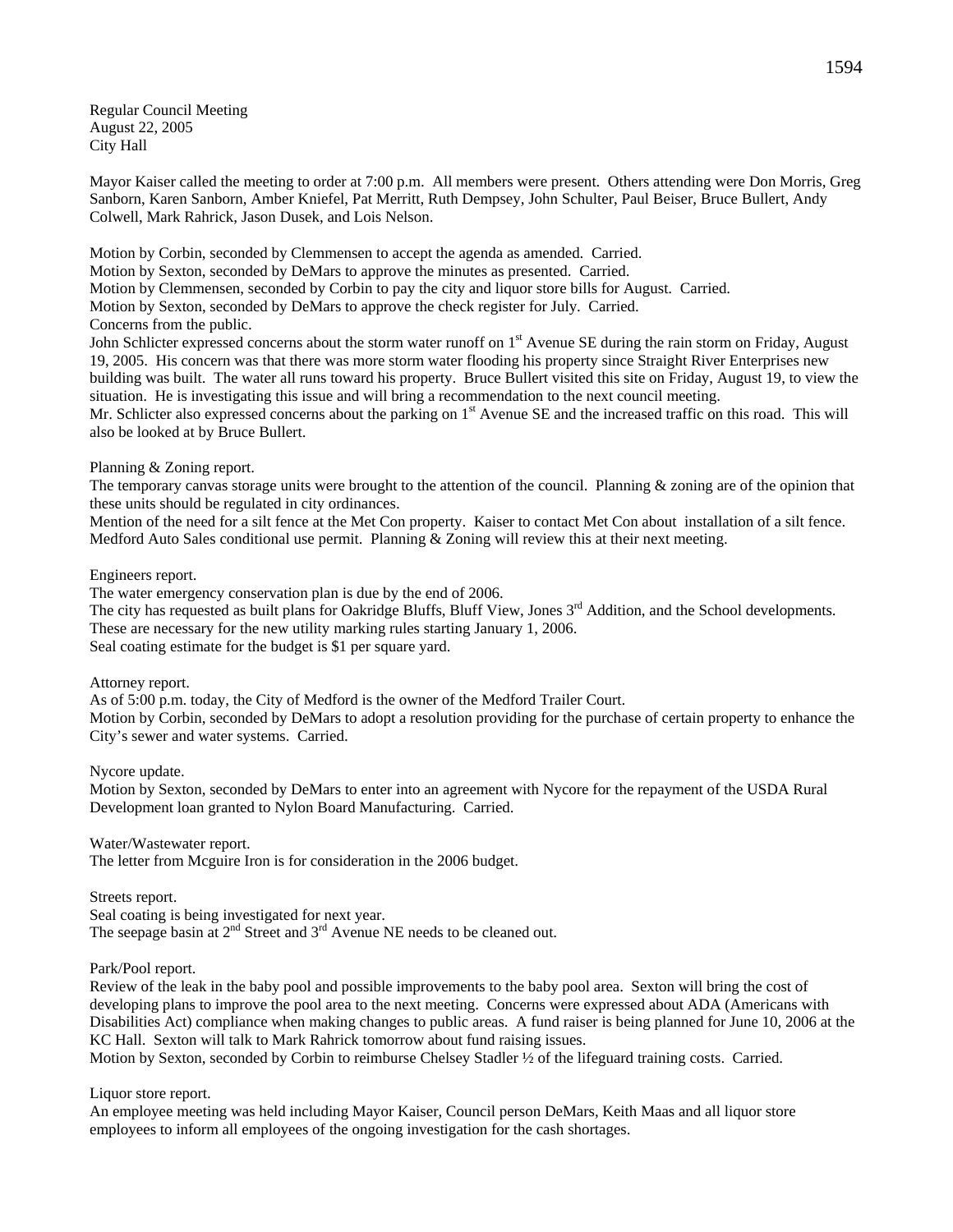City of Medford and Medford Township will not be sharing a polling place for elections.

Motion by Clemmensen, seconded by DeMars to grant a 3.2 beer permit to the Medford KC Lodge for the year July, 1, 2005 to June 30, 2006. Carried. Motion by Corbin, seconded by DeMars to grant the Medford KC Lodge a Dance permit for the year July, 1, 2005 to June

30, 2006. Carried.

Motion by Corbin, seconded by DeMars to fix the small mower as quoted. Carried.

Frank Woodfill Wildlife Refuge. Steele County stated that property would need to be surveyed in order for the County to transfer it to the City. The cost of the survey is approximately \$2,000. The consensus of the city council is to not pay for the survey.

The Budget meeting is set for Monday, September 12, at 6:00 p.m.

Motion by Corbin, seconded by Clemmensen to adjourn at 8:03 p.m. Carried.

Minutes approved at  $\Box$ 

Submitted by \_\_\_\_\_\_\_\_\_\_\_\_\_\_\_\_\_\_\_\_\_\_\_\_\_\_\_\_\_\_\_\_\_\_\_\_\_\_\_\_\_\_\_\_\_\_\_\_\_clerk.

Budget Meeting September 13, 2005 City Hall

Mayor Kaiser called the meeting to order at 6:04 p.m. All members were present. Others attending were Jason Dusek, Greg Sanborn, and Shawn Corbin.

The purpose of this meeting is to set the 2006 budget, preliminary levy, and the Truth-In-Taxation hearing dates.

Mayor Kaiser thanked everyone for getting their budget figures to the Clerk.

Review of the budget line by line.

Break.

Continue review of budget. Discussion of the pool.

Proposed increase in the levy is 3.43% Motion by Corbin, seconded by DeMars to adopt the preliminary levy of \$384,094. Carried.

Truth in taxation hearings will be held on Thursday, December  $8<sup>th</sup>$ , at 6:00 p.m. with a continuation hearing if needed for Friday, December  $16<sup>th</sup>$ , at 6:00 p.m.

Motion by Corbin, seconded by DeMars to adjourn at 8:23 p.m. Carried.

| Minutes approved at |  |
|---------------------|--|
|                     |  |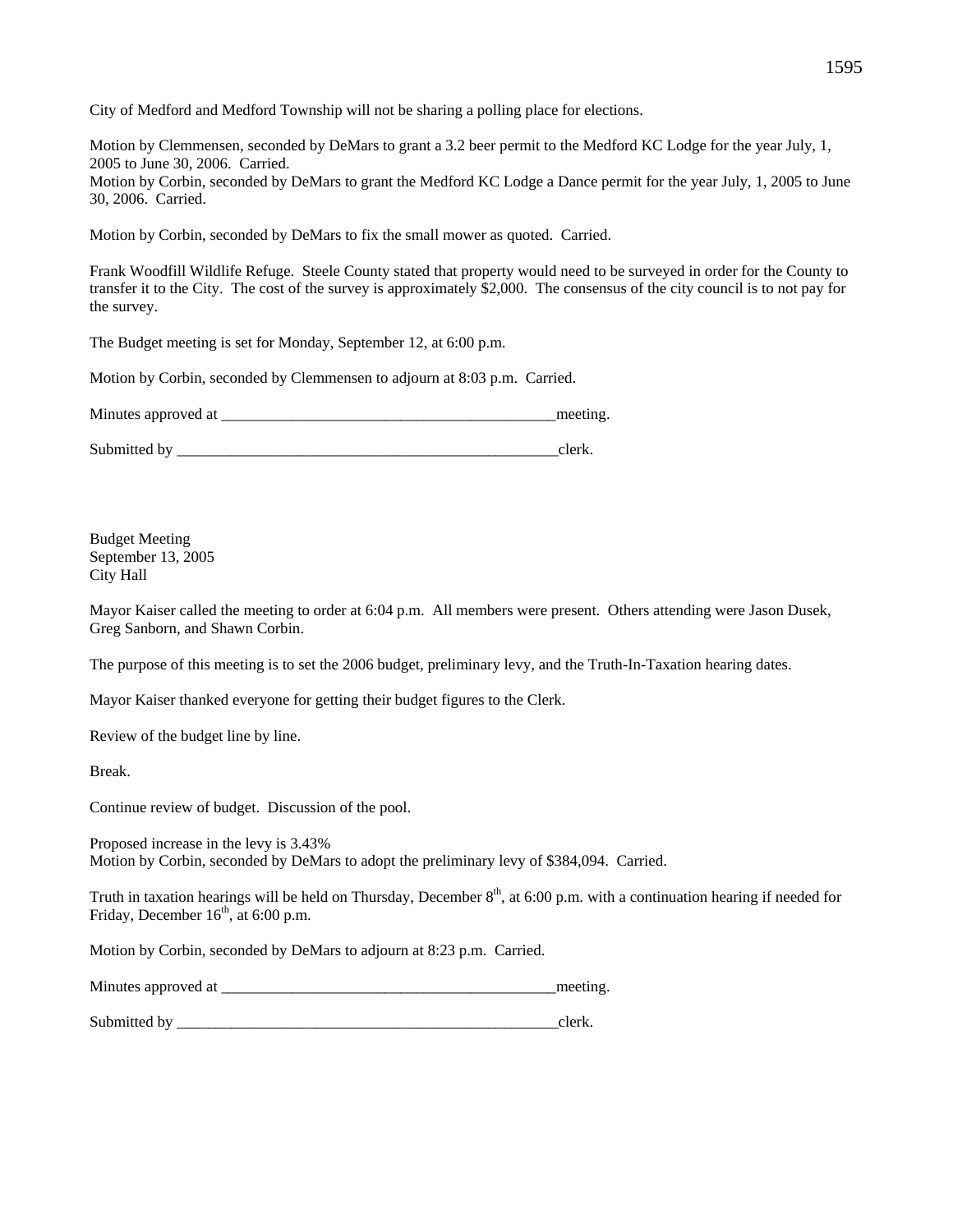Regular Council Meeting September 26, 2005 City Hall

Mayor Kaiser called the meeting to order at 7:00 p.m. All members were present. Others attending were Amber Kniefel, Pat Merritt, John Schlicter, Paul Beiser, Bruce Bullert, Mark Rahrick, Jason Dusek, Rich Kucera, Lois Nelson, Riley Fluegel, Joan Pirkl, Chuck Wencl, Roger Hagen, Mike Grossman, and Doug Hughes.

Motion by Corbin, seconded by Sexton to accept the agenda as amended. Carried. Motion by Sexton, seconded by Corbin to approve the minutes as presented. Carried. Motion by Clemmensen, seconded by DeMars to pay the city and liquor store bills for September. Carried. Motion by DeMars, seconded by Clemmensen to approve the check register for August. Carried.

### Concerns from the public.

Pat Merritt asked if there was an update on the Frank Woodfill Park. Mayor Kaiser said there was no new information at this time.

## Christ the King Church Request

Chuck Wencl, Chairman of the Church Council, discussed the idea of updating the Christ the King Church handicap accessibility. One idea was to make a drive way in the back of the church; a curb cut would be needed. Council agreed that the options were open and they can meet next with Planning and Zoning when more definite plans were in place.

### Planning & Zoning report.

Planning and Zoning Board requested approval from the council to write and send letters to businesses granted conditional use permits through the city. The Zoning Board would then review and keep track of all the conditional use permits. The consensus of the council was that the Zoning Board could write letters and review all conditional use permits.

### Engineers report.

Water Treatment Options-Bruce Bullert reported there was nothing yet from the Health Department. Water Emergency and Conservation Plan is a 2006 project.

As Built Maps- Mr. Bullert brought maps for Oakridge Bluffs 2<sup>nd</sup> Addition/Bluff View 2<sup>nd</sup> Addition/Fifth Ave SE, Medford Furniture Outlet/Oakridge Bluffs 3<sup>rd</sup> Addition, Jones 3<sup>rd</sup> Addition (Utilities and Gravel Street project), and Oakridge Bluffs  $4<sup>th</sup>$  Addition.

1st Avenue SE was discussed. John Schlicter shared his concerns with the parking on that road and the state of the road. The City Engineer reported that there are two options to help resolve the large pouring of water during heavy rainfall.

1. Re-grade the gravel and dig a temporary storm water pond at the east end of the road. The water would then pool to the temporary pond for a short amount of time and then be absorbed into the ground. Work would be done by city staff. 2. Make the road a bituminous road with the normal measurements of city streets. Cost would be about \$44,000 and be assessed to the connecting property owners.

Mayor Kaiser recommended to the council to re-grade the existing gravel road and dig the temporary storm water pond with the work done by city staff.

Motion by Corbin, seconded by DeMars to have the city staff re-grade 1<sup>st</sup> Avenue SE and dig a temporary storm water pond to the east. Motion Carried.

Mr. Schlicter also inquired about the parking on  $1<sup>st</sup>$  Avenue SE. Consensus of the council was that diagonal parking was not a problem in that area.

Dust issues would be taken care of by applying magnesium chloride to the gravel.

Shannon Jones Project—Jones will wait until spring to do the curb and street. Bruce Bullert agrees that the project should wait until spring. The council also agrees.

# Attorney report.

Utility Easement Hagen Properties—still being worked on.

Medford Trailer Court—one of the renters has a camper parked next to their trailer. Council agreed to have them move the camper out. Any vehicles used for storage should also be moved out. Thank you to Niles-Wiese for the black dirt donated to the trailer court.

### Water/Wastewater report.

Motion by Clemmensen, seconded by Corbin to accept the contract to haul sludge for \$7,500. Motion Carried.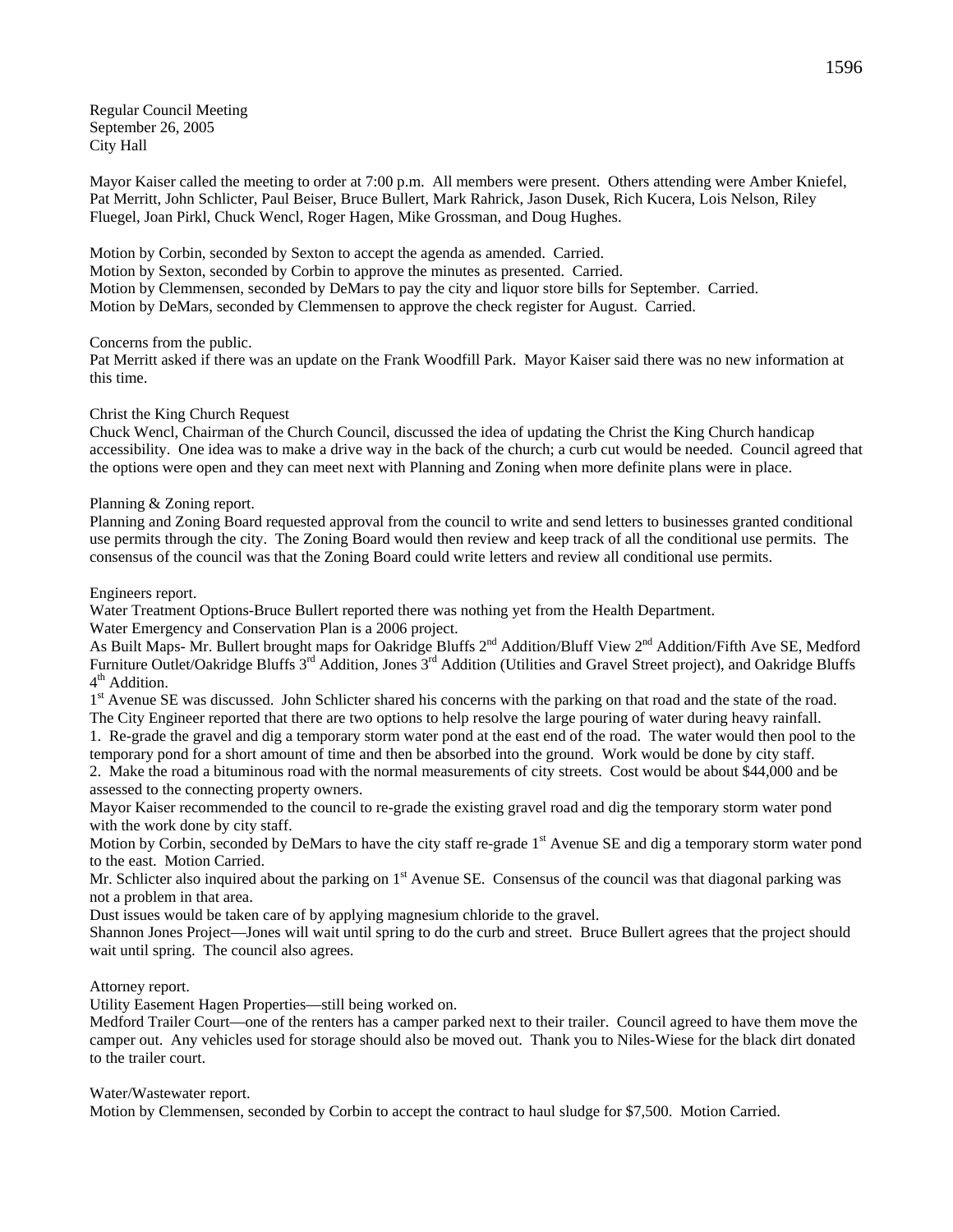Motion by Clemmensen, seconded by DeMars to send Rich Kucera to school to take classes for Wastewater Training. Motion Carried.

Streets report. Nothing.

Park/Pool report.

Discussion about the non-profit group. City Attorney stated as long as it is a separate group from the city a non-profit group would be fine. The park board would not be called a non-profit organization. Motion by Sexton, seconded by DeMars to allow Wenn Qually to draw up the final plans for the baby pool renovation for \$250. Motion Carried.

Skid Loader repairs were discussed. Consensus of council was to get the skid loader fixed.

Liquor store report.

The liquor store will not be buying a new cash register at this time. Corbin inquired about the investigation and it is still in progress.

EDA Nothing.

Next regular meeting—October  $24<sup>th</sup>$ , 7:00 p.m. Truth-In-Taxation Hearing—Thursday, December 8<sup>th</sup>, 6:00 p.m.

Motion by Clemmensen, seconded by Corbin to adjourn at 8:19 p.m. Carried.

Minutes approved at \_\_\_\_\_\_\_\_\_\_\_\_\_\_\_\_\_\_\_\_\_\_\_\_\_\_\_\_\_\_\_\_\_\_\_\_\_\_\_\_\_\_\_meeting.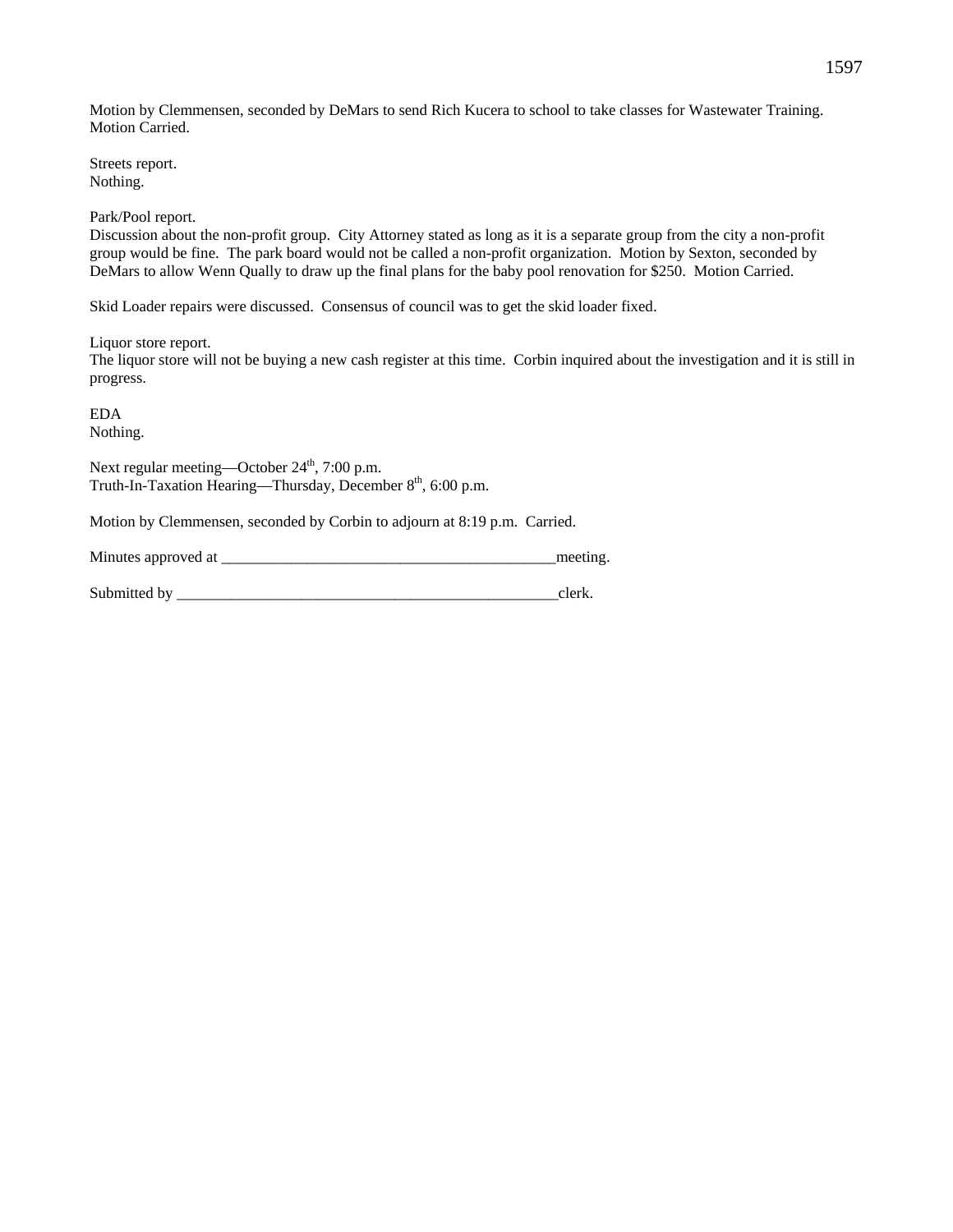Regular Council Meeting October 24, 2005 City Hall

Mayor Kaiser called the meeting to order at 7:00 p.m. All members were present. Others attending were Paul Beiser, Amber Kniefel, Pat Merritt, Jason Dusek, Jaime Smith, Jason Born, Dave Rasmussen, Dave Deebach, Mike Grossman, Bruce Bullert, Todd Kavitz, Rich Kucera, Mark Rahrick, and Lois Nelson.

Motion by Corbin, seconded by Sexton to accept the agenda as amended. Carried. Motion by Clemmensen, seconded by Corbin to accept the minutes as presented. Carried. Motion by DeMars, seconded by Corbin to pay the October city and liquor store bills. Carried. Motion by Sexton, seconded by DeMars to approve the check register for September as presented. Carried.

Concerns from the public. Pat Merritt asked if there was anything new with the Frank Woodfill Wildlife Refuge. Mayor Kaiser stated that there was nothing new to report.

A flow meter for the wastewater treatment plant will be added to the agenda under water and sewer.

Dave Rasmussen and Dave Deebach gave an update of the Williams Development. The developer is moving forward with this development and will be in communication with the city on a weekly or biweekly basis to keep the city informed about where they are in the process.

Planning & Zoning report.

Medford Auto Sales Conditional Use Permit. The property is owned by Christ the King Church, which means both Christ the King Church and Medford Auto Sales must participate in the request. Zoning Board will review and bring recommendation to the next meeting.

Discussion of industrial zone parking requirements. Discussion of rental property ordinance. Attorney is going to draft ordinance. Discussion of Conditional Use Permits. City Clerk to send letters to the inactive permits. Attorney is going to check into a Lodging Tax.

Todd Kavitz presented a development concept plan for the property directly to the south of the school. This was for informational purposes only and will attend additional Zoning Board meetings with the information they requested.

Engineer Report.

Water treatment options. Water meeting identified five wells to be tested. Rich will get samples from each well and the Department of Health will do the testing. Results will be back in January and then they will hold another meeting. Water Conservation Plan will get done in 2006.

Nothing new to report about  $1<sup>st</sup>$  Avenue SE.

Engineers staff will meet with MPCA about the wastewater inspection letter and to contact Owatonna about their wastewater letter to see what they have in mind.

Attorney Report. Attorney will check into lodging tax options for future developments. Nothing new on utility easement.

Water/Wastewater report.

Motion by Corbin, seconded by Clemmensen to purchase a new flow meter for the wastewater plant for \$3,120. Motion Carried.

Streets report. Motion by Corbin, seconded by Clemmensen to purchase the sander unit for \$4,000. Motion Carried.

Brenda DeMars will contact Steele County about the issue of jake braking on the east end of town.

Park/Pool report. Discussion of the small pavilion.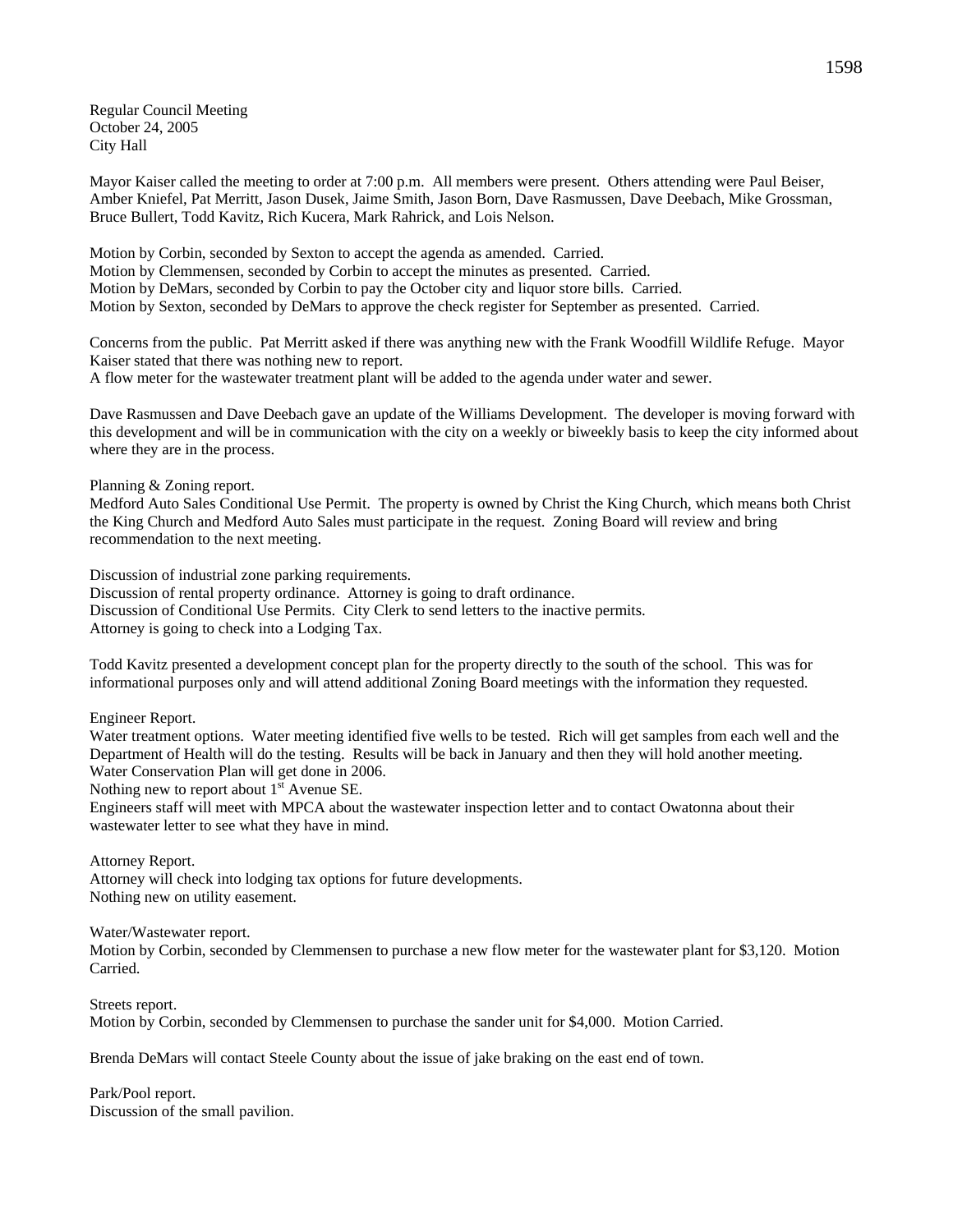Motion by Sexton, seconded by Clemmensen to purchase three concrete garbage cans for the park at \$460 each. Motion Carried.

Liquor store report.

The liquor store will not be buying a new cash register at this time.

EDA

Motion by Corbin, seconded by DeMars to purchase Adobe software for \$258.99. Motion Carried.

Motion by Sexton, seconded by DeMars to sign the Northland Securities Continuing Disclosure Statement Agreement. Motion Carried.

Motion by Sexton, seconded by Corbin to authorize Abdo Eick & Meyers to prepare a Debt Service Management Plan for the City of Medford at an estimated cost of \$\$2,000 to \$2,500. Motion Carried.

Discussion of the employee health insurance renewal. Dale Larson will attend an employee meeting to outline the plan.

Motion by Corbin, seconded by Clemmensen to start eviction process on the tenant who is behind in rent at the Trailer Court. Motion Carried.

Discussion of the repairs needed at the Trailer Court. Dan Kaiser and Mike Corbin will be the committee for maintenance decisions for the Trailer Court. Mention of long term use of the property.

Next regular meeting—November 28<sup>th</sup>, 7:00 p.m. Truth-In-Taxation Hearing—Thursday, December 8<sup>th</sup>, 6:00 p.m.

Motion by Clemmensen, seconded by Corbin to adjourn at 8:45 p.m. Carried.

Minutes approved at \_\_\_\_\_\_\_\_\_\_\_\_\_\_\_\_\_\_\_\_\_\_\_\_\_\_\_\_\_\_\_\_\_\_\_\_\_\_\_\_\_\_\_meeting.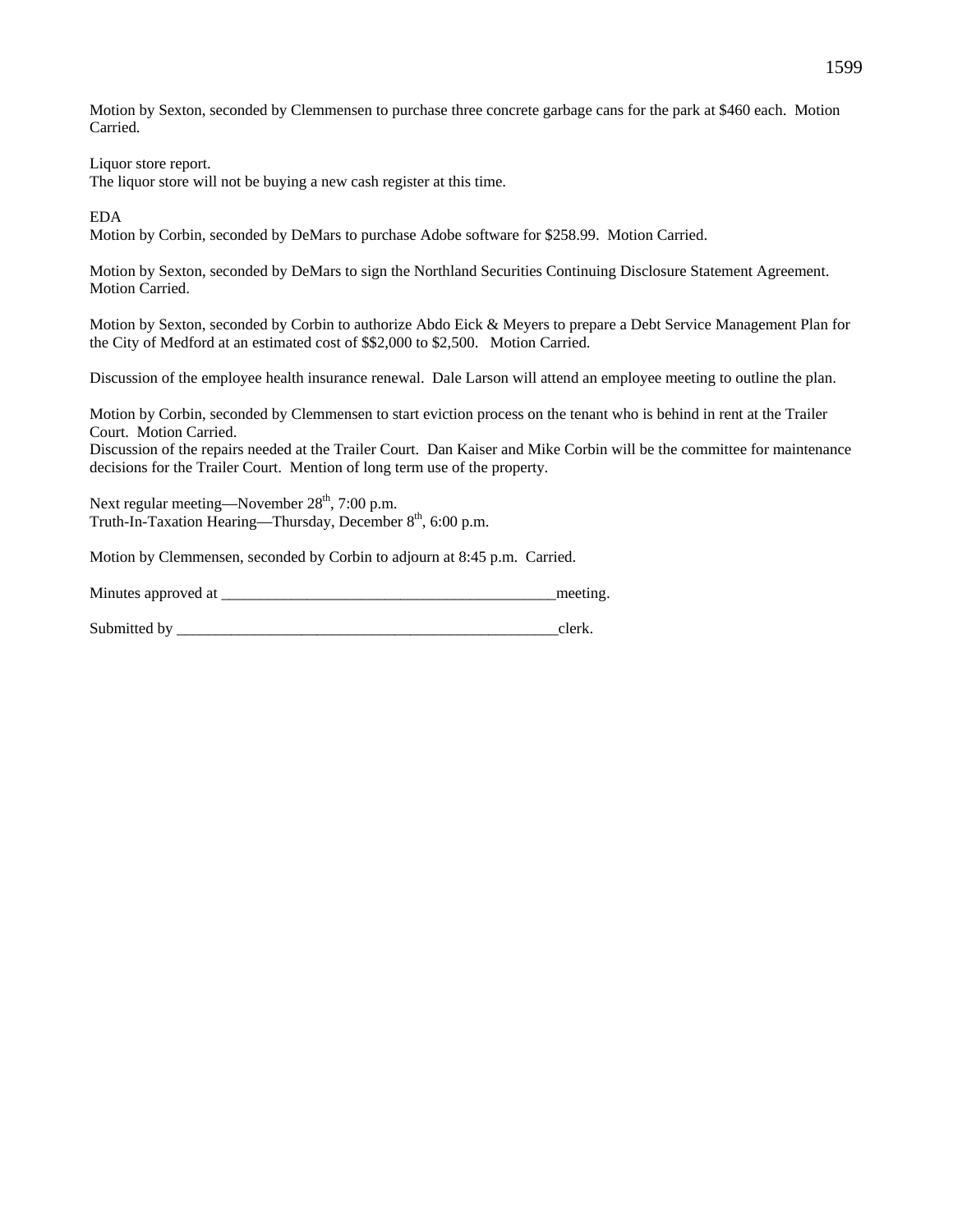Regular Council Meeting November 28, 2005 City Hall

Mayor Kaiser called the meeting to order at 7:03 p.m. All members were present. Others attending were Steve Meyer, Dale Larson, Amber Kniefel, Mike Grossman, Pat Merritt, Jerry Sexton, Jeff Sexton, Becky Walderon, Kevin Lorentz, Bruce Bullert, Dave Maroney, Jason Dusek, Rich Kucera, Todd Kavitz, Seth Peterson, Gail Heim, Paul Beiser, Andy Colwell, and Mark Rahrick.

Motion by Corbin, seconded by DeMars to approve the agenda as amended. Carried. Motion by Sexton, seconded by Clemmensen to accept the minutes as presented. Carried. Motion by Clemmensen, seconded by Corbin to pay the city and liquor store bills for November. Carried. Motion by Sexton, seconded by DeMars to approve the check register for October as presented. Carried.

Gail Heim presented a request from the KC Lodge to hold a raffle. Motion by Corbin, seconded by Sexton to approve the request without the waiting period. Carried.

Steve Meyer and Dale Larson from CO Brown Agency presented the renewal plan for health insurance for the employees. Motion by Sexton, seconded by Corbin to renew with Option 1 and to pay 90% of employees premium and 80% of dependents premium, the employee portion of premium will be taken by payroll deduction. Carried. Motion by Sexton, seconded by DeMars to offer dental insurance at with 100% of the cost being the responsibility of the employee through payroll deduction. Carried.

Kevin Lorentz, Alliant Energy, was here to discuss issues and concerns the city may have with Alliant and to discuss the renewal of the franchise agreement that expires in March of 2006. Concerns expressed by the council were street lights going on and off; a cracked pole located at 511 3<sup>rd</sup> St NE, a leaning pole on West Central Avenue, 3 phase lines over the burned pavilion at the park, a map designating city owned lights. Mr. Lorentz will investigate these things and get back to the council.

Planning & Zoning report.

Motion by Corbin, seconded by Clemmensen to grant a 3 year Conditional Use Permit to Christ the King Catholic Church and Medford Auto Sales as requested. Carried.

Motion by Clemmensen, seconded by DeMars to grant a 3 year Conditional Use Permit to Straight River Cable with the conditions listed. Carried. Sexton abstained from the discussion and vote.

Motion by Corbin, seconded by Sexton to grant a 3 year Conditional Use Permit to Medford Township. Carried.

Scenic Heights Addition concept plan proposed by Todd Kavitz. Discussion of the process for proceeding with this development. A special meeting will be held on December  $8<sup>th</sup>$  to discuss with the engineer points to be included in a developers agreement.

Engineers report.

Wastewater treatment facility.

Motion by Clemmensen, seconded by Sexton to respond to the Notice of Violation letter from the MPCA received in November with an interim treatment plan proposal as presented by the City Engineer with the stipulation to request a time line extension for the final plan construction. Carried.

Motion by Clemmensen, seconded by Corbin to authorize City Engineer to start the process to amend the facility plan and permit request process. Carried.

Water treatment options. The research is still in progress. The next meeting will probably be in late January.

The water and sewer rates for 2006 will be reviewed at the December  $8<sup>th</sup>$  special meeting.

The water emergency conservation plan will be done in 2006.

The plan for  $1<sup>st</sup>$  Avenue SE will be designed over the winter for construction to take place in the spring.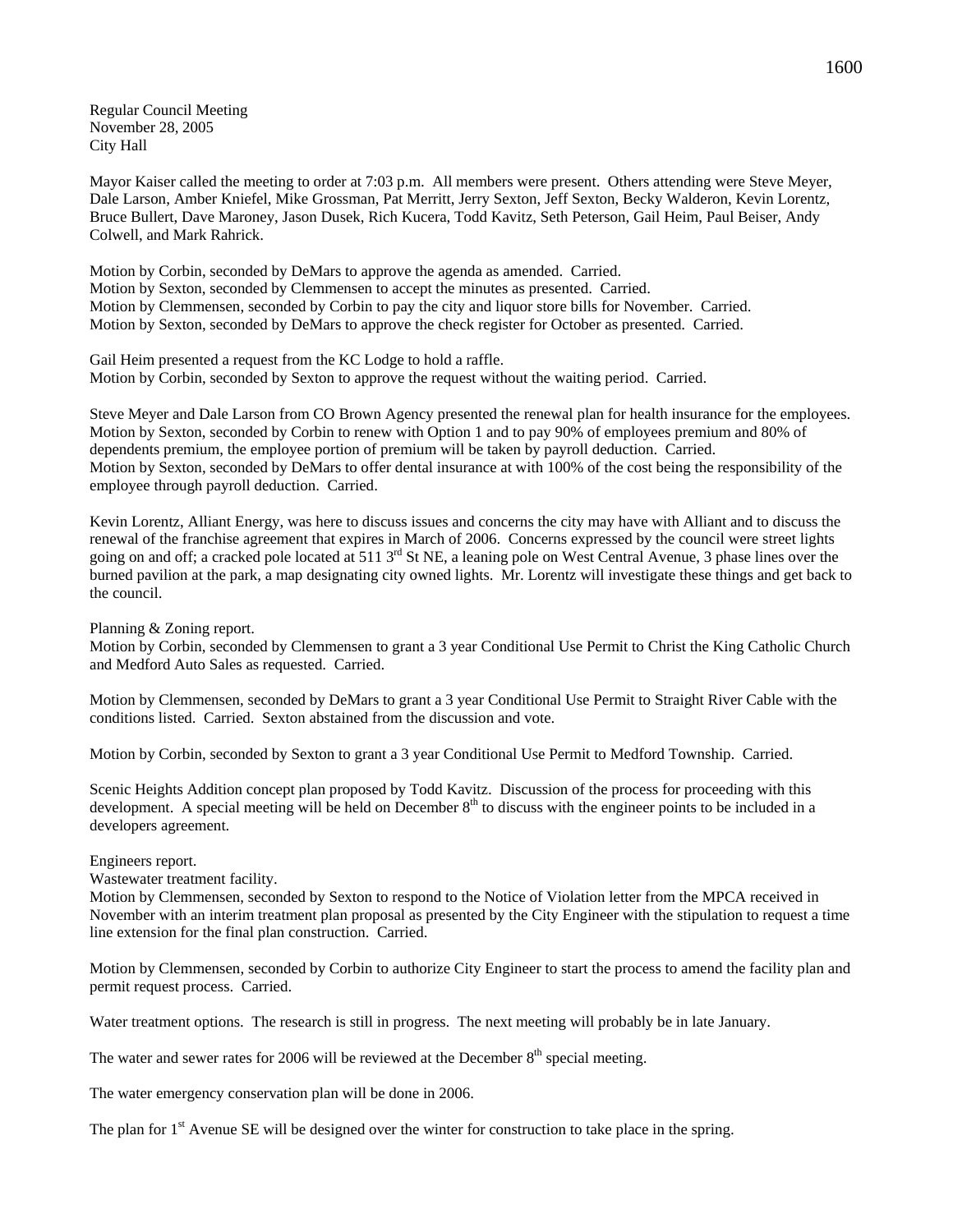Comprehensive plan update. Bruce Bullert will work with Amber to complete this update as soon as possible.

Mayor Kaiser will be meeting with City Attorney Mark Rahrick to review the storm water utility easement on the Hagen property.

Information about the lodging tax was presented by Mark Rahrick.

Water and Wastewater report. Water bill request.

Motion by Corbin, seconded by Clemmensen that the owner is responsible for the entire water and sewer bill and that the city will accept payments of \$80 per month in addition to the current charges for 24 months at which time any unpaid balance will be certified to the property taxes. There will be no penalties assess to this account. Carried.

Mayor Kaiser, Bruce Bullert, and Councilmember Clemmensen met with representatives from the City of Owatonna to discuss regionalization. Owatonna is in the process of the wastewater study. Medford will continue on with a separate system.

Park report.

Liquor store report. There will be no transfer from the liquor store fund to the general fund this year.

Motion by Corbin, seconded by DeMars to express appreciation and thanks to the Medford Volunteer Firemen's Relief Association for the donation of \$10,000 to the pool fund. Carried.

The Truth-In-Taxation Hearing will be December 8, 2005, at 6:00 p.m.

A Special Council Meeting will be held on Thursday, December 8, 2005, at 6:30 p.m. Agenda for this meeting is Developers Agreement points discussion with the Engineer and Water and Sewer Rates for 2006. A Special Council Meeting will be held on Monday, December 12, 2005, at 8:00 a.m. The agenda will be the adoption of the final levy and budget. The Regular Council Meeting for December will be held on January 3, 2005, at 7:00 p.m.

Liquor Store inventory will be set up with Abdo Eick & Meyer.

Motion by Corbin, seconded by Clemmensen to adjourn at 9:49 p.m. Carried.

Minutes approved at \_\_\_\_\_\_\_\_\_\_\_\_\_\_\_\_\_\_\_\_\_\_\_\_\_\_\_\_\_\_\_\_\_\_\_\_\_\_\_\_\_\_\_meeting.

Submitted by \_\_\_\_\_\_\_\_\_\_\_\_\_\_\_\_\_\_\_\_\_\_\_\_\_\_\_\_\_\_\_\_\_\_\_\_\_\_\_\_\_\_\_\_\_\_\_\_\_clerk.

Truth-In-Taxation Hearing December 8, 2005 City Hall

Mayor Kaiser called the meeting to order at 6:00 p.m. All members were present. Others attending were Greg Sanborn, Andy Colwell, and Paul Beiser.

The purpose of this hearing is to review the preliminary budget and levy for 2006 and to give the public a chance to express concerns or question the city portion of property taxes.

The floor was opened for questions from the public. The proposed increase in the levy is 3.43%. The levy adoption hearing will be held on Monday, December 12, at 8:00 a.m.

Discussion of the budget and making room for the employee health insurance costs. The City is looking at requesting  $\frac{1}{2}$  % sales tax again.

Motion by Corbin, seconded by Sexton to adjourn at 6:30 p.m. Carried.

| Minutes approved at | meetin |
|---------------------|--------|
|---------------------|--------|